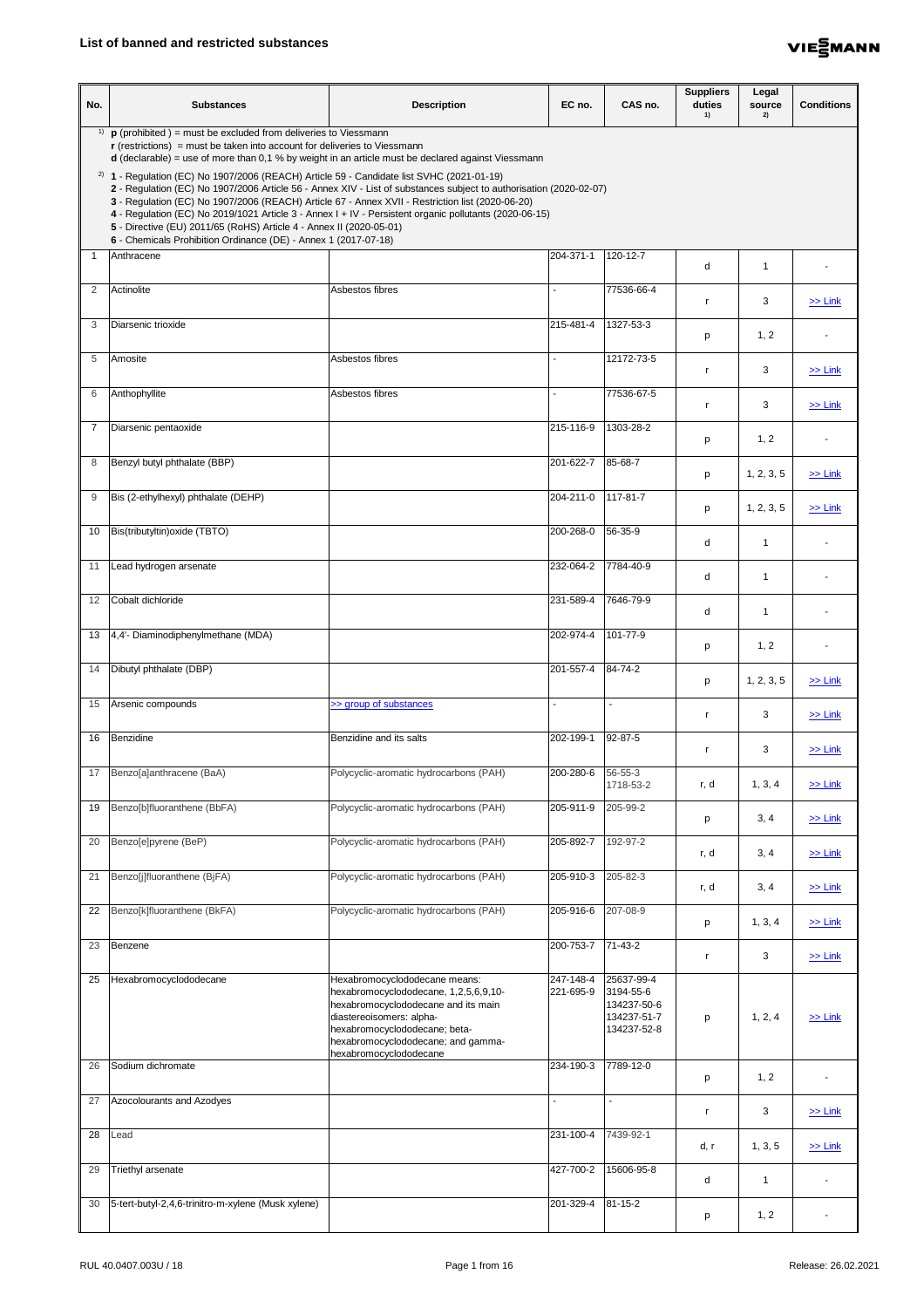

| No. | <b>Substances</b>                                                                                                                                                                                                                                                                                                                                                                                                                                                                                                                                                                         | <b>Description</b>                                                                                                                                                          | EC no.                   | CAS no.                  | <b>Suppliers</b><br>duties<br>1) | Legal<br>source<br>2) | <b>Conditions</b>   |
|-----|-------------------------------------------------------------------------------------------------------------------------------------------------------------------------------------------------------------------------------------------------------------------------------------------------------------------------------------------------------------------------------------------------------------------------------------------------------------------------------------------------------------------------------------------------------------------------------------------|-----------------------------------------------------------------------------------------------------------------------------------------------------------------------------|--------------------------|--------------------------|----------------------------------|-----------------------|---------------------|
|     | <sup>1)</sup> $\mathbf{p}$ (prohibited ) = must be excluded from deliveries to Viessmann<br>$\mathbf r$ (restrictions) = must be taken into account for deliveries to Viessmann<br>$d$ (declarable) = use of more than 0,1 % by weight in an article must be declared against Viessmann                                                                                                                                                                                                                                                                                                   |                                                                                                                                                                             |                          |                          |                                  |                       |                     |
|     | <sup>2)</sup> <b>1</b> - Regulation (EC) No 1907/2006 (REACH) Article 59 - Candidate list SVHC (2021-01-19)<br>2 - Regulation (EC) No 1907/2006 Article 56 - Annex XIV - List of substances subject to authorisation (2020-02-07)<br>3 - Regulation (EC) No 1907/2006 (REACH) Article 67 - Annex XVII - Restriction list (2020-06-20)<br>4 - Regulation (EC) No 2019/1021 Article 3 - Annex I + IV - Persistent organic pollutants (2020-06-15)<br>5 - Directive (EU) 2011/65 (RoHS) Article 4 - Annex II (2020-05-01)<br>6 - Chemicals Prohibition Ordinance (DE) - Annex 1 (2017-07-18) |                                                                                                                                                                             |                          |                          |                                  |                       |                     |
| 31  | Neutral anhydrous carbonate (PbCO3)                                                                                                                                                                                                                                                                                                                                                                                                                                                                                                                                                       | Lead carbonates                                                                                                                                                             | 209-943-4                | 598-63-0                 |                                  | 3                     | $\ge$ Link          |
| 34  | Sulphuric acid, lead salt                                                                                                                                                                                                                                                                                                                                                                                                                                                                                                                                                                 | Lead sulphates                                                                                                                                                              | 239-831-0                | 15739-80-7               |                                  | 3                     | $\ge$ Link          |
| 35  | Lead sulphate                                                                                                                                                                                                                                                                                                                                                                                                                                                                                                                                                                             | Lead sulphates                                                                                                                                                              | 231-198-9                | 7446-14-2                | r.                               | 3                     | $\ge$ Link          |
| 36  | Anthracene oil                                                                                                                                                                                                                                                                                                                                                                                                                                                                                                                                                                            |                                                                                                                                                                             | 292-602-7                | 90640-80-5               | p                                | 1, 2, 3               | $\ge$ Link          |
| 38  | Cadmium compounds                                                                                                                                                                                                                                                                                                                                                                                                                                                                                                                                                                         | >> group of substances                                                                                                                                                      |                          |                          | $\mathsf{r}$                     | 3                     | $\ge$ Link          |
| 39  | Alkanes C10-C13, chloro (short-chain chlorinated<br>paraffins) (SCCPs)                                                                                                                                                                                                                                                                                                                                                                                                                                                                                                                    |                                                                                                                                                                             | 287-476-5                | 85535-84-8               | p                                | 1, 4                  | $\ge$ Link          |
| 40  | Chromium VI compounds                                                                                                                                                                                                                                                                                                                                                                                                                                                                                                                                                                     |                                                                                                                                                                             |                          |                          | $\mathsf{r}$                     | 3, 5                  | $\geq$ Link         |
| 42  | Chrysene                                                                                                                                                                                                                                                                                                                                                                                                                                                                                                                                                                                  |                                                                                                                                                                             | 205-923-4                | 218-01-9<br>1719-03-5    | r, d                             | 1, 3                  | $\geq$ Link         |
| 43  | Chrysotile                                                                                                                                                                                                                                                                                                                                                                                                                                                                                                                                                                                | Asbestos fibres                                                                                                                                                             | $\overline{\phantom{a}}$ | 12001-29-5               | <b>r</b>                         | 3                     | $\ge$ Link          |
| 44  | anthracene oil, anthracene-low                                                                                                                                                                                                                                                                                                                                                                                                                                                                                                                                                            |                                                                                                                                                                             | 292-604-8                | 90640-82-7               | d                                | -1                    |                     |
| 45  | Distillates (coal tar), naphthalene oils;<br>naphthalene oil                                                                                                                                                                                                                                                                                                                                                                                                                                                                                                                              |                                                                                                                                                                             | 283-484-8                | 84650-04-4               |                                  | 3                     | $\ge$ Link          |
| 46  | anthracene oil, anthracene paste                                                                                                                                                                                                                                                                                                                                                                                                                                                                                                                                                          |                                                                                                                                                                             | 292-603-2                | 90640-81-6               | d                                | $\mathbf 1$           |                     |
| 47  | Dibenzo[a,h]anthracene (DBAhA)                                                                                                                                                                                                                                                                                                                                                                                                                                                                                                                                                            | Polycyclic-aromatic hydrocarbons (PAH)                                                                                                                                      | 200-181-8                | 53-70-3                  | r, d                             | 3, 4                  | $\ge$ Link          |
| 48  | anthracene oil, anthracene paste, anthracene<br>fraction                                                                                                                                                                                                                                                                                                                                                                                                                                                                                                                                  |                                                                                                                                                                             | 295-275-9                | 91995-15-2               | d                                | 1                     |                     |
| 49  | Di-µ-oxo-di-n-butylstanniohydroxyborane                                                                                                                                                                                                                                                                                                                                                                                                                                                                                                                                                   | Dibutyltinhydrogenborate (DBB)                                                                                                                                              | 401-040-5                | 75113-37-0               | r.                               | 3                     | $\ge$ Link          |
| 50  | DDT (1,1,1-trichloro-2,2-bis(4-<br>chlorophenyl) ethane)                                                                                                                                                                                                                                                                                                                                                                                                                                                                                                                                  |                                                                                                                                                                             | 200-024-3                | 50-29-3                  | p                                | 4                     | $\ge$ Link          |
| 51  | 1,1-dichloroethylene                                                                                                                                                                                                                                                                                                                                                                                                                                                                                                                                                                      |                                                                                                                                                                             | 200-864-0                | $\overline{75} - 35 - 4$ | r,                               | 3                     | $\ge$ Link          |
| 52  | anthracene oil, anthracene paste, distn. lights                                                                                                                                                                                                                                                                                                                                                                                                                                                                                                                                           |                                                                                                                                                                             | 295-278-5                | 91995-17-4               | d                                | $\mathbf 1$           |                     |
| 53  | Lead chromate                                                                                                                                                                                                                                                                                                                                                                                                                                                                                                                                                                             |                                                                                                                                                                             | 231-846-0                | 7758-97-6                | p                                | 1, 2                  |                     |
| 54  | Formaldehyde                                                                                                                                                                                                                                                                                                                                                                                                                                                                                                                                                                              |                                                                                                                                                                             | 200-001-8                | 50-00-0                  | $\mathsf{r}$                     | 6                     | see legal<br>source |
| 55  | Lead chromate molybdate sulphate red                                                                                                                                                                                                                                                                                                                                                                                                                                                                                                                                                      | C.I. pigment red 104                                                                                                                                                        | 235-759-9                | 12656-85-8               | p                                | 1, 2                  |                     |
| 56  | Lead sulfochromate yellow                                                                                                                                                                                                                                                                                                                                                                                                                                                                                                                                                                 | C.I. pigment yellow 34                                                                                                                                                      | 215-693-7                | 1344-37-2                | р                                | 1, 2                  |                     |
| 57  | Hexachloroethane                                                                                                                                                                                                                                                                                                                                                                                                                                                                                                                                                                          |                                                                                                                                                                             | 200-666-4                | 67-72-1                  |                                  | 3                     | $\ge$ Link          |
| 58  | Synthetic mineral fibres                                                                                                                                                                                                                                                                                                                                                                                                                                                                                                                                                                  | Man-made vitreous (silicate) fibres with random<br>orientation with alkaline oxide and alkali earth<br>oxide (Na2O+K2O+CaO+ MgO+BaO) content<br>greater than 18 % by weight |                          |                          |                                  | 6                     | see legal<br>source |
| 59  | Distillates (coal tar), upper; heavy anthracene oil                                                                                                                                                                                                                                                                                                                                                                                                                                                                                                                                       |                                                                                                                                                                             | 266-026-1                | 65996-91-0               |                                  | 3                     | $\ge$ Link          |
| 60  | Creosote; wash oil                                                                                                                                                                                                                                                                                                                                                                                                                                                                                                                                                                        |                                                                                                                                                                             | 232-287-5                | 8001-58-9                | $\mathsf{r}$                     | 3                     | $\ge$ Link          |
| 61  | Creosote, wood                                                                                                                                                                                                                                                                                                                                                                                                                                                                                                                                                                            |                                                                                                                                                                             | 232-419-1                | 8021-39-4                | <b>r</b>                         | 3                     | $\ge$ Link          |
| 62  | Creosote oil                                                                                                                                                                                                                                                                                                                                                                                                                                                                                                                                                                              |                                                                                                                                                                             | 263-047-8                | 61789-28-4               | r.                               | 3                     | $\geq$ Link         |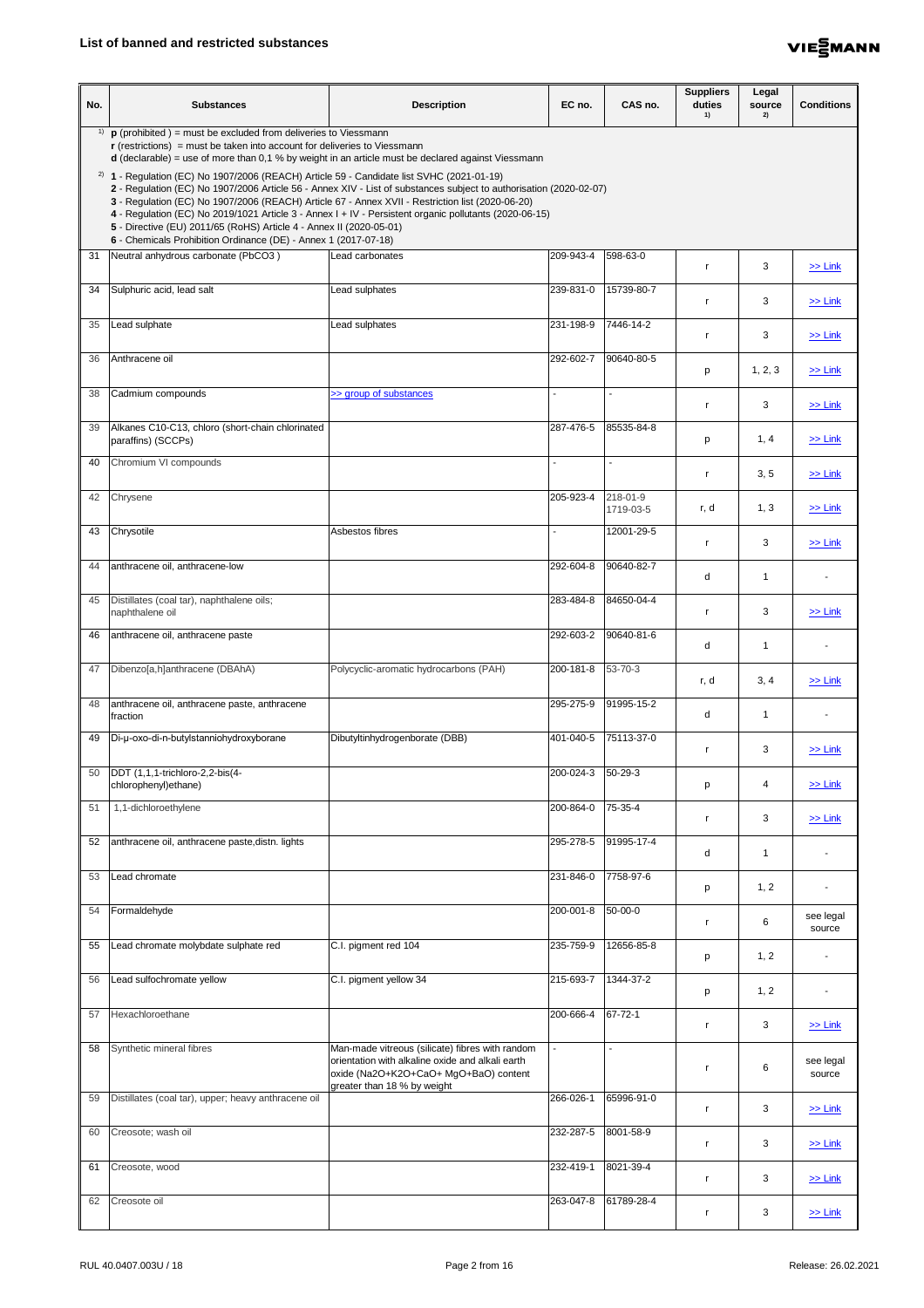

| No. | <b>Substances</b>                                                                                                                                                                                                                                                                                                                                                                                                                                                                               | <b>Description</b>                                                 | EC no.                              | CAS no.                            | <b>Suppliers</b><br>duties<br>1) | Legal<br>source<br>2) | <b>Conditions</b>   |
|-----|-------------------------------------------------------------------------------------------------------------------------------------------------------------------------------------------------------------------------------------------------------------------------------------------------------------------------------------------------------------------------------------------------------------------------------------------------------------------------------------------------|--------------------------------------------------------------------|-------------------------------------|------------------------------------|----------------------------------|-----------------------|---------------------|
| 1)  | $\mathbf p$ (prohibited) = must be excluded from deliveries to Viessmann<br>$\mathbf r$ (restrictions) = must be taken into account for deliveries to Viessmann<br>$d$ (declarable) = use of more than 0,1 % by weight in an article must be declared against Viessmann<br>$^{2)}$ 1 - Regulation (EC) No 1907/2006 (REACH) Article 59 - Candidate list SVHC (2021-01-19)<br>2 - Regulation (EC) No 1907/2006 Article 56 - Annex XIV - List of substances subject to authorisation (2020-02-07) |                                                                    |                                     |                                    |                                  |                       |                     |
|     | 3 - Regulation (EC) No 1907/2006 (REACH) Article 67 - Annex XVII - Restriction list (2020-06-20)<br>4 - Regulation (EC) No 2019/1021 Article 3 - Annex I + IV - Persistent organic pollutants (2020-06-15)<br>5 - Directive (EU) 2011/65 (RoHS) Article 4 - Annex II (2020-05-01)<br>6 - Chemicals Prohibition Ordinance (DE) - Annex 1 (2017-07-18)                                                                                                                                            |                                                                    |                                     |                                    |                                  |                       |                     |
| 63  | Creosote oil, acenaphthene fraction; wash oil                                                                                                                                                                                                                                                                                                                                                                                                                                                   |                                                                    | 292-605-3                           | 90640-84-9                         |                                  | 3                     | $\geq$ Link         |
| 64  | Crocidolite                                                                                                                                                                                                                                                                                                                                                                                                                                                                                     | Asbestos fibres                                                    |                                     | 12001-28-4                         |                                  | 3                     | $\ge$ Link          |
| 65  | Monomethyl-dibromo-diphenyl methane<br>bromobenzylbromotoluene, mixture of isomers                                                                                                                                                                                                                                                                                                                                                                                                              | Trade name: DBBT                                                   | 402-210-1                           | 99688-47-8                         |                                  | 3                     | $\ge$ Link          |
| 66  | Monomethyl-dichloro-diphenyl methane                                                                                                                                                                                                                                                                                                                                                                                                                                                            | Trade name: Ugilec 121, Ugilec 21                                  |                                     | $\overline{\phantom{0}}$           |                                  | 3                     | $\geq$ Link         |
| 67  | Monomethyl — tetrachlorodiphenyl methane                                                                                                                                                                                                                                                                                                                                                                                                                                                        | Trade name: Ugilec 141                                             | 278-404-3                           | 76253-60-6                         |                                  | 3                     | $\ge$ Link          |
| 68  | 2-naphthylamine                                                                                                                                                                                                                                                                                                                                                                                                                                                                                 | 2-naphthylamine and its salts                                      | 202-080-4                           | $91-59-8$                          |                                  | 3                     | $\geq$ Link         |
| 69  | Diisobutyl phthalate (DIBP)                                                                                                                                                                                                                                                                                                                                                                                                                                                                     |                                                                    | 201-553-2                           | 84-69-5                            | p                                | 1, 2, 5               |                     |
| 71  | Low temperature tar oil, alkaline; extract residues<br>(coal), low temperature coal tar alkaline                                                                                                                                                                                                                                                                                                                                                                                                |                                                                    | $310 - 191 - 5$                     | 122384-78-5                        |                                  | 3                     | $\ge$ Link          |
| 72  | 4-Nitrobiphenyl                                                                                                                                                                                                                                                                                                                                                                                                                                                                                 |                                                                    | 202-204-7                           | $92-93-3$                          |                                  | 3                     | $\ge$ Link          |
| 73  | Nonylphenol C6H4(OH)C9H19                                                                                                                                                                                                                                                                                                                                                                                                                                                                       |                                                                    | 246-672-0                           | 25154-52-3                         |                                  | 3                     | $\ge$ Link          |
| 74  | Nonylphenol ethoxylates (C2H4O)nC15H24O                                                                                                                                                                                                                                                                                                                                                                                                                                                         | >> group of substances                                             |                                     |                                    | $\mathsf{r}$                     | 3                     | $\ge$ Link          |
| 75  | Diphenylether, octabromo derivative C12H2Br8O                                                                                                                                                                                                                                                                                                                                                                                                                                                   |                                                                    | 251-087-9                           | 32536-52-0                         | r.                               | 3                     | $\ge$ Link          |
| 76  | 2,4-dinitrotoluene                                                                                                                                                                                                                                                                                                                                                                                                                                                                              |                                                                    | 204-450-0                           | 121-14-2                           | p                                | 1, 2                  |                     |
| 77  | Pentabromodiphenyl ether                                                                                                                                                                                                                                                                                                                                                                                                                                                                        | Polybrominated diphenyl ethers (PBDE)                              | 251-084-2<br>(and<br>others)        | 32534-81-9<br>(and others)         | p                                | 4, 5                  | $\ge$ Link          |
| 78  | Pentachloroethane                                                                                                                                                                                                                                                                                                                                                                                                                                                                               |                                                                    | 200-925-1                           | $\overline{76} - 01 - 7$           |                                  | 3                     | $\ge$ Link          |
| 79  | Pentachlorophenol and its salts and esters                                                                                                                                                                                                                                                                                                                                                                                                                                                      | >> group of substances                                             | 201-778-6<br>(and<br>others)        | 87-86-5 (and<br>others)            | p                                | 3, 4, 6               | $\ge$ Link          |
| 80  | Perfluorooctane sulfonic acid and its derivatives<br>(PFOS)                                                                                                                                                                                                                                                                                                                                                                                                                                     |                                                                    | 206-200-6<br>216-887-4<br>217-179-8 | 307-35-7<br>1691-99-2<br>1763-23-1 | p                                | 4                     | $\ge$ Link          |
| 82  | Polybromobiphenyls, Polybrominatedbiphenyls<br>(PBB)                                                                                                                                                                                                                                                                                                                                                                                                                                            |                                                                    |                                     | 59536-65-1                         | $\mathsf{r}$                     | 3, 5                  | $\ge$ Link          |
| 83  | Polychlorinated Biphenyls (PCB)                                                                                                                                                                                                                                                                                                                                                                                                                                                                 |                                                                    | 215-648-1<br>(and<br>others)        | 1336-36-3 (and<br>others)          | p                                | 4                     | $\ge$ Link          |
| 84  | <b>Dioxins and Furans</b>                                                                                                                                                                                                                                                                                                                                                                                                                                                                       | Polychlorinated and -brominated dibezodioxins<br>and dibenzofurans |                                     |                                    | r.                               | $6\phantom{1}6$       | see legal<br>source |
| 86  | Polychlorinated terphenyls (PCTs)                                                                                                                                                                                                                                                                                                                                                                                                                                                               |                                                                    | 262-968-2                           | 61788-33-8                         |                                  | 3                     | $\ge$ Link          |
| 87  | Mercury                                                                                                                                                                                                                                                                                                                                                                                                                                                                                         |                                                                    | 231-106-7                           | 7439-97-6                          |                                  | 3, 5                  | $\ge$ Link          |
| 88  | Mercury compounds                                                                                                                                                                                                                                                                                                                                                                                                                                                                               | $\gg$ Link                                                         |                                     |                                    | r.                               | 3                     | $\ge$ Link          |
| 90  | $1,1,2,2$ -tetrachloroethane                                                                                                                                                                                                                                                                                                                                                                                                                                                                    |                                                                    | 201-197-8                           | 79-34-5                            |                                  | 3                     | $\ge$ Link          |
| 91  | 1,1,1,2-tetrachloroethane                                                                                                                                                                                                                                                                                                                                                                                                                                                                       |                                                                    | 211-135-1                           | 630-20-6                           | $\mathsf{r}$                     | 3                     | $\ge$ Link          |
| 93  | Toluene                                                                                                                                                                                                                                                                                                                                                                                                                                                                                         |                                                                    | 203-625-9                           | 108-88-3                           | r.                               | 3                     | $\ge$ Link          |
| 94  | Tremolite                                                                                                                                                                                                                                                                                                                                                                                                                                                                                       | Asbestos fibres                                                    |                                     | 77536-68-6                         |                                  | 3                     | $\ge$ Link          |
| 95  | Trichlorobenzene                                                                                                                                                                                                                                                                                                                                                                                                                                                                                |                                                                    | 204-428-0                           | 120-82-1                           | -r                               | 3                     | $\ge$ Link          |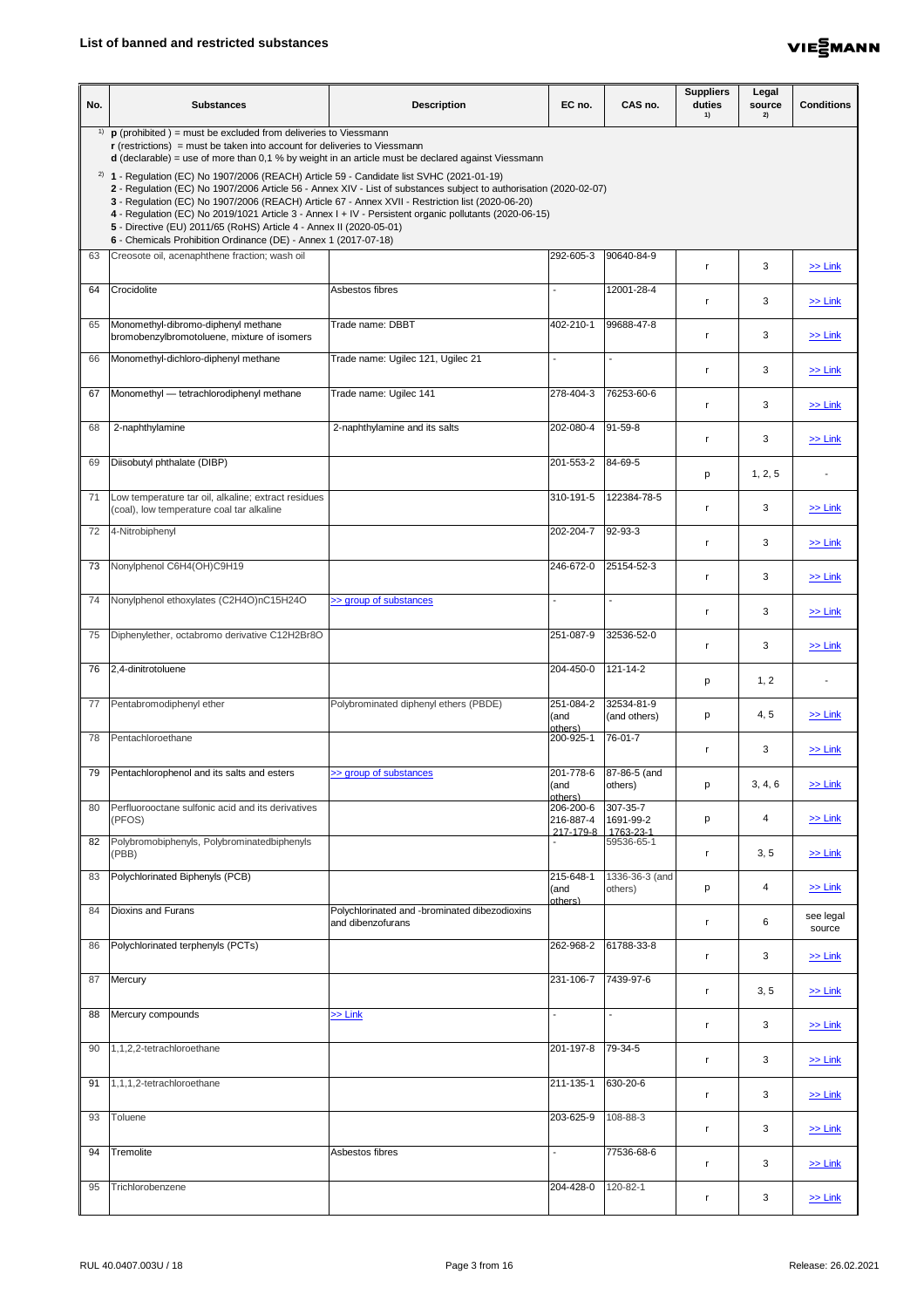

| No. | <b>Substances</b>                                                                                                                                                                                                                                                                                                                                                                                                                                                                                                                                                         | <b>Description</b>                                                     | EC no.                  | CAS no.                              | <b>Suppliers</b><br>duties<br>1) | Legal<br>source<br>2) | <b>Conditions</b> |
|-----|---------------------------------------------------------------------------------------------------------------------------------------------------------------------------------------------------------------------------------------------------------------------------------------------------------------------------------------------------------------------------------------------------------------------------------------------------------------------------------------------------------------------------------------------------------------------------|------------------------------------------------------------------------|-------------------------|--------------------------------------|----------------------------------|-----------------------|-------------------|
|     | <sup>1)</sup> <b>p</b> (prohibited ) = must be excluded from deliveries to Viessmann<br>$\mathbf r$ (restrictions) = must be taken into account for deliveries to Viessmann<br>$d$ (declarable) = use of more than 0,1 % by weight in an article must be declared against Viessmann                                                                                                                                                                                                                                                                                       |                                                                        |                         |                                      |                                  |                       |                   |
|     | $2)$ 1 - Regulation (EC) No 1907/2006 (REACH) Article 59 - Candidate list SVHC (2021-01-19)<br>2 - Regulation (EC) No 1907/2006 Article 56 - Annex XIV - List of substances subject to authorisation (2020-02-07)<br>3 - Regulation (EC) No 1907/2006 (REACH) Article 67 - Annex XVII - Restriction list (2020-06-20)<br>4 - Regulation (EC) No 2019/1021 Article 3 - Annex I + IV - Persistent organic pollutants (2020-06-15)<br>5 - Directive (EU) 2011/65 (RoHS) Article 4 - Annex II (2020-05-01)<br>6 - Chemicals Prohibition Ordinance (DE) - Annex 1 (2017-07-18) |                                                                        |                         |                                      |                                  |                       |                   |
| 96  | 1,1,2-trichloroethane                                                                                                                                                                                                                                                                                                                                                                                                                                                                                                                                                     |                                                                        | 201-166-9               | 79-00-5                              |                                  | 3                     | $\geq$ Link       |
| 98  | Trichloromethane                                                                                                                                                                                                                                                                                                                                                                                                                                                                                                                                                          | Chloroform                                                             | $200 - 663 - 8$         | 67-66-3                              | r.                               | 3                     | $\ge$ Link        |
| 99  | Pitch, coal tar, high-temp.                                                                                                                                                                                                                                                                                                                                                                                                                                                                                                                                               |                                                                        | 266-028-2               | 65996-93-2                           | p                                | 1, 2                  |                   |
|     | 100 Tris(2-chloroethyl)phosphate                                                                                                                                                                                                                                                                                                                                                                                                                                                                                                                                          |                                                                        | 204-118-5               | 115-96-8                             | p                                | 1, 2                  |                   |
|     | 101 Chloroethene                                                                                                                                                                                                                                                                                                                                                                                                                                                                                                                                                          | <b>Vinyl Chloride</b>                                                  | 200-831-0               | 75-01-4                              | r.                               | 3                     | $\ge$ Link        |
|     | 103 Organostannic compounds                                                                                                                                                                                                                                                                                                                                                                                                                                                                                                                                               |                                                                        |                         | $\overline{\phantom{0}}$             |                                  | 3                     | $\geq$ Link       |
|     | 104 Acrylamide                                                                                                                                                                                                                                                                                                                                                                                                                                                                                                                                                            |                                                                        | 201-173-7               | 79-06-1                              | r, d                             | 1, 3                  | $\geq$ Link       |
| 105 | Trichloroethylene                                                                                                                                                                                                                                                                                                                                                                                                                                                                                                                                                         |                                                                        | $\overline{201}$ -167-4 | 79-01-6                              | p                                | 1, 2                  |                   |
|     | 106 Boric acid                                                                                                                                                                                                                                                                                                                                                                                                                                                                                                                                                            |                                                                        | 233-139-2<br>234-343-4  | 10043-35-3<br>11113-50-1             | d                                | $\mathbf 1$           |                   |
|     | 107   Disodium tetraborate, anhydrous                                                                                                                                                                                                                                                                                                                                                                                                                                                                                                                                     |                                                                        | 215-540-4               | 1303-96-4<br>1330-43-4<br>12179-04-3 | d                                | $\mathbf 1$           |                   |
| 108 | Tetraboron disodium heptaoxide, hydrate                                                                                                                                                                                                                                                                                                                                                                                                                                                                                                                                   |                                                                        | 235-541-3               | 12267-73-1                           | d                                | -1                    |                   |
| 109 | Potassium dichromate                                                                                                                                                                                                                                                                                                                                                                                                                                                                                                                                                      |                                                                        | 231-906-6               | 7778-50-9                            | p                                | 1, 2                  |                   |
|     | 110 Ammonium dichromate                                                                                                                                                                                                                                                                                                                                                                                                                                                                                                                                                   |                                                                        | 232-143-1               | 7789-09-5                            | p                                | 1, 2                  |                   |
|     | 111   Potassium chromate                                                                                                                                                                                                                                                                                                                                                                                                                                                                                                                                                  |                                                                        | 232-140-5               | 7789-00-6                            | p                                | 1, 2                  |                   |
|     | 112 Sodium chromate                                                                                                                                                                                                                                                                                                                                                                                                                                                                                                                                                       |                                                                        | 231-889-5               | 7775-11-3                            | р                                | 1, 2                  |                   |
|     | 113 Acids generated from chromium trioxide and their Names of the acids and their oligomers: Chromic 231-801-5<br>oligomers                                                                                                                                                                                                                                                                                                                                                                                                                                               | acid, Dichromic acid, Oligomers of chromic acid<br>and dichromic acid. | 236-881-5               | 7738-94-5<br>13530-68-2              | p                                | 1, 2                  |                   |
| 114 | Cobalt(II) carbonate                                                                                                                                                                                                                                                                                                                                                                                                                                                                                                                                                      |                                                                        | 208-169-4               | 513-79-1                             | d                                | $\mathbf 1$           |                   |
|     | 115 cobalt(II) diacetate                                                                                                                                                                                                                                                                                                                                                                                                                                                                                                                                                  |                                                                        | 200-755-8               | 71-48-7                              | d                                | $\mathbf{1}$          |                   |
|     | 116 2-methoxyethanol                                                                                                                                                                                                                                                                                                                                                                                                                                                                                                                                                      |                                                                        | 203-713-7 109-86-4      |                                      | d                                | $\mathbf 1$           |                   |
|     | 117 Chromium trioxide                                                                                                                                                                                                                                                                                                                                                                                                                                                                                                                                                     |                                                                        | 215-607-8               | 1333-82-0                            | p                                | 1, 2                  |                   |
|     | 118 Cobalt(II) dinitrate                                                                                                                                                                                                                                                                                                                                                                                                                                                                                                                                                  |                                                                        | 233-402-1               | 10141-05-6                           | d                                | $\mathbf 1$           |                   |
|     | 119 Cobalt(II) sulphate                                                                                                                                                                                                                                                                                                                                                                                                                                                                                                                                                   |                                                                        | 233-334-2               | 10124-43-3                           | d                                | $\mathbf 1$           |                   |
|     | 120 2-ethoxyethanol                                                                                                                                                                                                                                                                                                                                                                                                                                                                                                                                                       |                                                                        | 203-804-1               | 110-80-5                             | d                                | $\mathbf 1$           |                   |
|     | 121 1,2,3-trichloropropane                                                                                                                                                                                                                                                                                                                                                                                                                                                                                                                                                |                                                                        | 202-486-1               | 96-18-4                              | d                                | $\mathbf 1$           |                   |
|     | 122 1,2-benzenedicarboxylic acid, di-C7-11-branched<br>and linear alkyl esters                                                                                                                                                                                                                                                                                                                                                                                                                                                                                            |                                                                        | 271-084-6               | 68515-42-4                           | p                                | 1, 2                  |                   |
|     | 123 1-methyl-2-pyrrolidone                                                                                                                                                                                                                                                                                                                                                                                                                                                                                                                                                |                                                                        | 212-828-1               | 872-50-4                             | d                                | 1, 3                  | $\ge$ Link        |
|     | 124 Hydrazine                                                                                                                                                                                                                                                                                                                                                                                                                                                                                                                                                             |                                                                        | 206-114-9               | 302-01-2<br>7803-57-8                | d                                | $\mathbf 1$           |                   |
|     | 125 Strontium chromate                                                                                                                                                                                                                                                                                                                                                                                                                                                                                                                                                    |                                                                        | 232-142-6               | 7789-06-2                            | p                                | 1, 2                  |                   |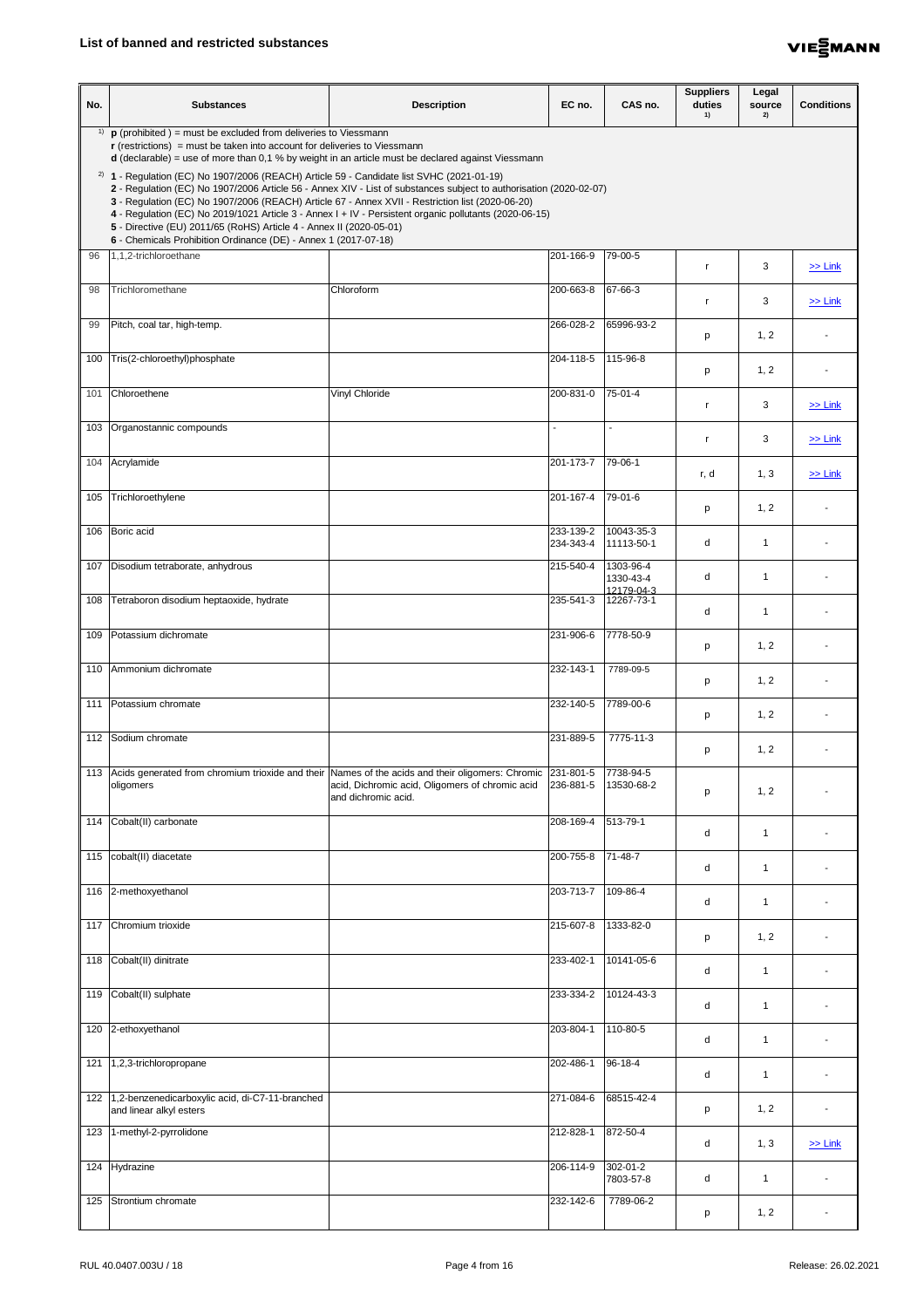

| No. | <b>Substances</b>                                                                                                                                                                                                                                                                                                                            | <b>Description</b>                                                                                                                                                                                                                                                                                                                                                                                                                                                                                                                                                                                                                                                                                                    | EC no.    | CAS no.    | <b>Suppliers</b><br>duties<br>1) | Legal<br>source<br>2) | <b>Conditions</b> |
|-----|----------------------------------------------------------------------------------------------------------------------------------------------------------------------------------------------------------------------------------------------------------------------------------------------------------------------------------------------|-----------------------------------------------------------------------------------------------------------------------------------------------------------------------------------------------------------------------------------------------------------------------------------------------------------------------------------------------------------------------------------------------------------------------------------------------------------------------------------------------------------------------------------------------------------------------------------------------------------------------------------------------------------------------------------------------------------------------|-----------|------------|----------------------------------|-----------------------|-------------------|
| 1)  | $\mathbf p$ (prohibited) = must be excluded from deliveries to Viessmann<br>$\mathbf r$ (restrictions) = must be taken into account for deliveries to Viessmann<br>$d$ (declarable) = use of more than 0,1 % by weight in an article must be declared against Viessmann                                                                      |                                                                                                                                                                                                                                                                                                                                                                                                                                                                                                                                                                                                                                                                                                                       |           |            |                                  |                       |                   |
|     | $^{2)}$ 1 - Regulation (EC) No 1907/2006 (REACH) Article 59 - Candidate list SVHC (2021-01-19)<br>3 - Regulation (EC) No 1907/2006 (REACH) Article 67 - Annex XVII - Restriction list (2020-06-20)<br>5 - Directive (EU) 2011/65 (RoHS) Article 4 - Annex II (2020-05-01)<br>6 - Chemicals Prohibition Ordinance (DE) - Annex 1 (2017-07-18) | 2 - Regulation (EC) No 1907/2006 Article 56 - Annex XIV - List of substances subject to authorisation (2020-02-07)<br>4 - Regulation (EC) No 2019/1021 Article 3 - Annex I + IV - Persistent organic pollutants (2020-06-15)                                                                                                                                                                                                                                                                                                                                                                                                                                                                                          |           |            |                                  |                       |                   |
|     | 126 2-ethoxyethyl acetate                                                                                                                                                                                                                                                                                                                    |                                                                                                                                                                                                                                                                                                                                                                                                                                                                                                                                                                                                                                                                                                                       | 203-839-2 | 111-15-9   | d                                | -1                    |                   |
| 127 | 1,2-benzenedicarboxylic acid, di-C6-8-branched<br>alkyl esters, C7-rich                                                                                                                                                                                                                                                                      |                                                                                                                                                                                                                                                                                                                                                                                                                                                                                                                                                                                                                                                                                                                       | 276-158-1 | 71888-89-6 | p                                | 1, 2                  |                   |
|     | 128 Zirconia aluminosilicate refractory ceramic fibres                                                                                                                                                                                                                                                                                       | Fibres covered by index number 650-017-00-8 in  936-037-2<br>Annex VI, part 3, table 3.1 of Regulation (EC) No<br>1272/2008 of the European Parliament and of the<br>Council of 16 December 2008 on classification,<br>labelling and packaging of substances and<br>mixtures, and fulfil the three following conditions:<br>a) oxides of aluminium, silicon and zirconium are<br>the main components present (in the fibres) within<br>variable concentration ranges b) fibres have a<br>length weighted geometric mean diameter less<br>two standard geometric errors of 6 or less<br>micrometres (µm). c) alkaline oxide and alkali<br>earth oxide (Na2O+K2O+CaO+MgO+BaO)<br>content less or equal to 18% by weight |           |            | d                                |                       |                   |
| 129 | Calcium arsenate                                                                                                                                                                                                                                                                                                                             |                                                                                                                                                                                                                                                                                                                                                                                                                                                                                                                                                                                                                                                                                                                       | 231-904-5 | 7778-44-1  | d                                | -1                    |                   |
|     | 130   Bis(2-methoxyethyl) ether                                                                                                                                                                                                                                                                                                              |                                                                                                                                                                                                                                                                                                                                                                                                                                                                                                                                                                                                                                                                                                                       | 203-924-4 | 111-96-6   | p                                | 1, 2                  |                   |
|     | 131 Aluminosilicate refractory ceramic fibres                                                                                                                                                                                                                                                                                                | Fibres covered by index number 650-017-00-8 in<br>Annex VI, part 3, table 3.1 of Regulation (EC) No<br>1272/2008 of the European Parliament and of the<br>Council of 16 December 2008 on classification,<br>labelling and packaging of substances and<br>mixtures, and fulfil the three following conditions:<br>a) oxides of aluminium and silicon are the main<br>components present (in the fibres) within variable<br>concentration ranges b) fibres have a length<br>weighted geometric mean diameter less two<br>standard geometric errors of 6 or less<br>micrometres (µm) c) alkaline oxide and alkali<br>earth oxide (Na2O+K2O+CaO+MgO+BaO)<br>content less or equal to 18% by weight                        |           |            | d                                |                       |                   |
|     | 132 Potassium hydroxyoctaoxodizincatedichromate                                                                                                                                                                                                                                                                                              |                                                                                                                                                                                                                                                                                                                                                                                                                                                                                                                                                                                                                                                                                                                       | 234-329-8 | 11103-86-9 | p                                | 1, 2                  |                   |
| 133 | Lead dipicrate                                                                                                                                                                                                                                                                                                                               |                                                                                                                                                                                                                                                                                                                                                                                                                                                                                                                                                                                                                                                                                                                       | 229-335-2 | 6477-64-1  | d                                | -1                    |                   |
|     | 134   N, N-dimethylacetamide                                                                                                                                                                                                                                                                                                                 |                                                                                                                                                                                                                                                                                                                                                                                                                                                                                                                                                                                                                                                                                                                       | 204-826-4 | 127-19-5   | d                                | -1                    |                   |
|     | 135 Arsenic acid                                                                                                                                                                                                                                                                                                                             |                                                                                                                                                                                                                                                                                                                                                                                                                                                                                                                                                                                                                                                                                                                       | 231-901-9 | 7778-39-4  | p                                | 1, 2                  |                   |
|     | 136 2-methoxyaniline; o-anisidine                                                                                                                                                                                                                                                                                                            |                                                                                                                                                                                                                                                                                                                                                                                                                                                                                                                                                                                                                                                                                                                       | 201-963-1 | $90-04-0$  | d                                | $\overline{1}$        |                   |
|     | 137 Trilead diarsenate                                                                                                                                                                                                                                                                                                                       |                                                                                                                                                                                                                                                                                                                                                                                                                                                                                                                                                                                                                                                                                                                       | 222-979-5 | 3687-31-8  | d                                | -1                    |                   |
|     | 138 1,2-dichloroethane                                                                                                                                                                                                                                                                                                                       |                                                                                                                                                                                                                                                                                                                                                                                                                                                                                                                                                                                                                                                                                                                       | 203-458-1 | 107-06-2   | p                                | 1, 2                  |                   |
|     | 139 Pentazinc chromate octahydroxide                                                                                                                                                                                                                                                                                                         |                                                                                                                                                                                                                                                                                                                                                                                                                                                                                                                                                                                                                                                                                                                       | 256-418-0 | 49663-84-5 | p                                | 1, 2                  |                   |
|     | 140   Formaldehyde, oligomeric reaction products with<br>aniline                                                                                                                                                                                                                                                                             |                                                                                                                                                                                                                                                                                                                                                                                                                                                                                                                                                                                                                                                                                                                       | 500-036-1 | 25214-70-4 | p                                | 1, 2                  |                   |
| 141 | Bis(2-methoxyethyl) phthalate                                                                                                                                                                                                                                                                                                                |                                                                                                                                                                                                                                                                                                                                                                                                                                                                                                                                                                                                                                                                                                                       | 204-212-6 | 117-82-8   | p                                | 1, 2                  |                   |
|     | 142 $ 4-(1,1,3,3-tetramethylbutyl)$ phenol                                                                                                                                                                                                                                                                                                   |                                                                                                                                                                                                                                                                                                                                                                                                                                                                                                                                                                                                                                                                                                                       | 205-426-2 | 140-66-9   | d                                | -1                    |                   |
| 143 | Lead diazide, lead azide                                                                                                                                                                                                                                                                                                                     |                                                                                                                                                                                                                                                                                                                                                                                                                                                                                                                                                                                                                                                                                                                       | 236-542-1 | 13424-46-9 | d                                | -1                    |                   |
|     | 144   Phenolphthalein                                                                                                                                                                                                                                                                                                                        |                                                                                                                                                                                                                                                                                                                                                                                                                                                                                                                                                                                                                                                                                                                       | 201-004-7 | 77-09-8    | d                                | -1                    |                   |
| 145 | Dichromium tris(chromate)                                                                                                                                                                                                                                                                                                                    |                                                                                                                                                                                                                                                                                                                                                                                                                                                                                                                                                                                                                                                                                                                       | 246-356-2 | 24613-89-6 | p                                | 1, 2                  |                   |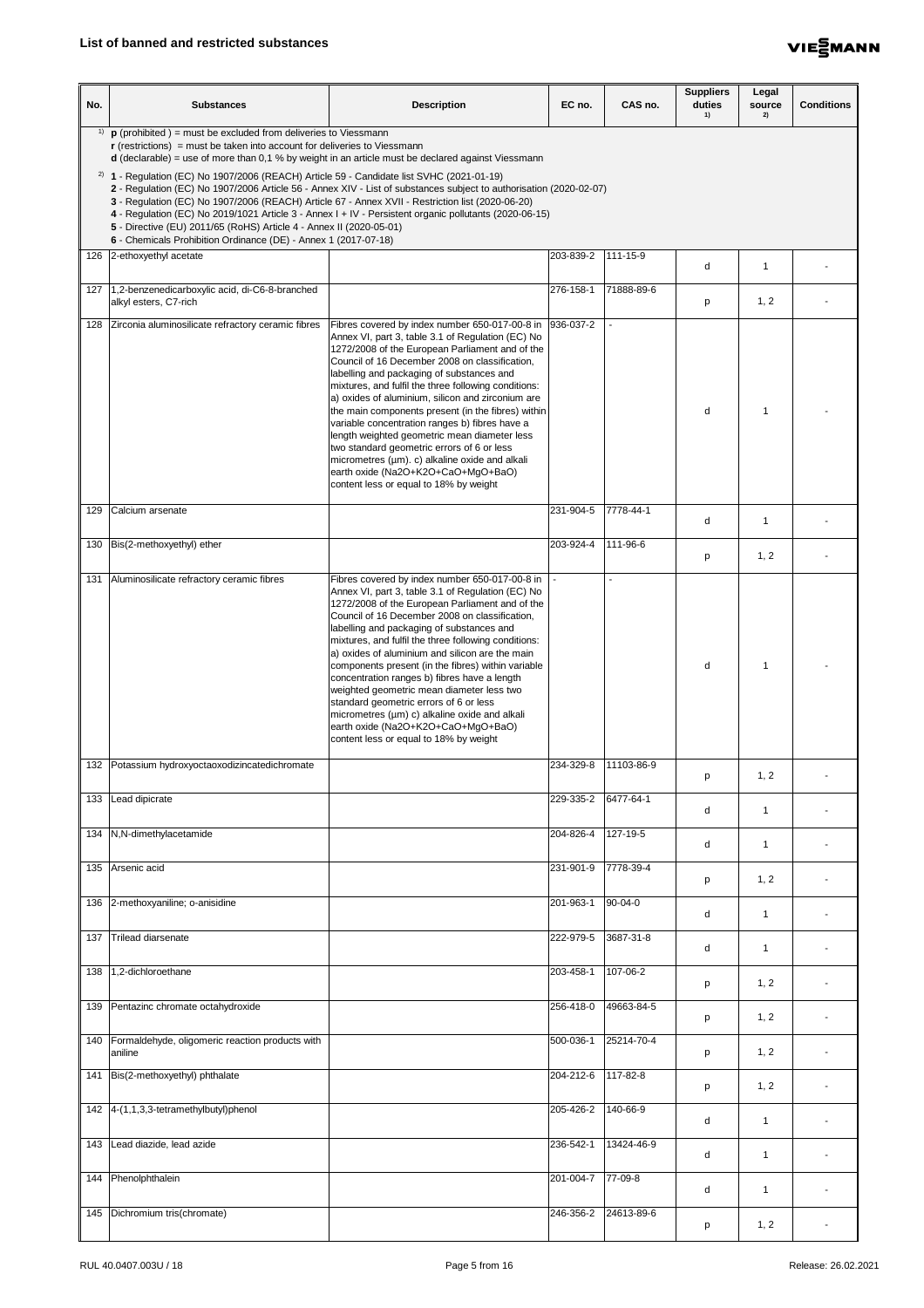

| No. | <b>Substances</b>                                                                                                                                                                                                                                                                                                                                         | <b>Description</b>                                                                                                                                                                                                           | EC no.                              | CAS no.                                              | <b>Suppliers</b><br>duties<br>1) | Legal<br>source<br>2)    | <b>Conditions</b> |
|-----|-----------------------------------------------------------------------------------------------------------------------------------------------------------------------------------------------------------------------------------------------------------------------------------------------------------------------------------------------------------|------------------------------------------------------------------------------------------------------------------------------------------------------------------------------------------------------------------------------|-------------------------------------|------------------------------------------------------|----------------------------------|--------------------------|-------------------|
| 1)  | $\mathbf p$ (prohibited) = must be excluded from deliveries to Viessmann<br>$\mathbf r$ (restrictions) = must be taken into account for deliveries to Viessmann<br>$d$ (declarable) = use of more than 0,1 % by weight in an article must be declared against Viessmann                                                                                   |                                                                                                                                                                                                                              |                                     |                                                      |                                  |                          |                   |
|     | <sup>2)</sup> <b>1</b> - Regulation (EC) No 1907/2006 (REACH) Article 59 - Candidate list SVHC (2021-01-19)<br>3 - Regulation (EC) No 1907/2006 (REACH) Article 67 - Annex XVII - Restriction list (2020-06-20)<br>5 - Directive (EU) 2011/65 (RoHS) Article 4 - Annex II (2020-05-01)<br>6 - Chemicals Prohibition Ordinance (DE) - Annex 1 (2017-07-18) | 2 - Regulation (EC) No 1907/2006 Article 56 - Annex XIV - List of substances subject to authorisation (2020-02-07)<br>4 - Regulation (EC) No 2019/1021 Article 3 - Annex I + IV - Persistent organic pollutants (2020-06-15) |                                     |                                                      |                                  |                          |                   |
|     | 146   Lead styphnate                                                                                                                                                                                                                                                                                                                                      |                                                                                                                                                                                                                              | 239-290-0                           | 15245-44-0                                           | d                                | -1                       |                   |
|     | 147 2,2'-dichloro-4,4'-methylenedianiline                                                                                                                                                                                                                                                                                                                 |                                                                                                                                                                                                                              | 202-918-9                           | $101 - 14 - 4$                                       | p                                | 1, 2                     |                   |
|     | 148 $\alpha$ , $\alpha$ -bis[4-(dimethylamino) phenyl]-4<br>(phenylamino)naphthalene-1-methanol (C.I.<br>solvent blue 4)                                                                                                                                                                                                                                  | with ≥ 0.1% of Michler's ketone (EC No. 202-027- 229-851-8<br>[5] or Michler's base (EC No. 202-959-2)                                                                                                                       |                                     | 6786-83-0                                            | d                                | -1                       |                   |
|     | 149   N, N, N', N'-tetramethyl-4, 4'-methylenedianiline<br>(Michler's base)                                                                                                                                                                                                                                                                               |                                                                                                                                                                                                                              | 202-959-2                           | $101 - 61 - 1$                                       | d                                | -1                       |                   |
|     | 150 1,3,5-tris[(2S and 2R)-2,3-epoxypropyl]-1,3,5-<br>triazine-2,4,6-(1H,3H,5H)-trione (β-TGIC)                                                                                                                                                                                                                                                           |                                                                                                                                                                                                                              | 423-400-0                           | 59653-74-6                                           | d                                | -1                       |                   |
| 151 | Diboron trioxide                                                                                                                                                                                                                                                                                                                                          |                                                                                                                                                                                                                              | 215-125-8                           | 1303-86-2                                            | d                                | -1                       |                   |
| 152 | 1,2-bis(2-methoxyethoxy)ethane (TEGDME;<br>triglyme)                                                                                                                                                                                                                                                                                                      |                                                                                                                                                                                                                              | 203-977-3                           | 112-49-2                                             | d                                |                          |                   |
|     | 153   4,4'-bis(dimethylamino)-4"-(methylamino)trityl<br>alcohol                                                                                                                                                                                                                                                                                           | with ≥ 0.1% of Michler's ketone (EC No. 202-027-  209-218-2<br>5) or Michler's base (EC No. 202-959-2)                                                                                                                       |                                     | $561 - 41 - 1$                                       | d                                | $\overline{\phantom{a}}$ |                   |
|     | 154   Lead(II) bis(methanesulfonate)                                                                                                                                                                                                                                                                                                                      |                                                                                                                                                                                                                              | 401-750-5                           | 17570-76-2                                           | d                                | -1                       |                   |
|     | 155   Formamide                                                                                                                                                                                                                                                                                                                                           |                                                                                                                                                                                                                              | 200-842-0                           | $75 - 12 - 7$                                        | d                                |                          |                   |
|     | 156   [4-[4,4'-bis(dimethylamino)<br>benzhydrylidene]cyclohexa-2,5-dien-1-<br>ylidene]dimethylammonium chloride (C.I. Basic                                                                                                                                                                                                                               | with ≥ 0.1% of Michler's ketone (EC No. 202-027-   208-953-6<br>5) or Michler's base (EC No. 202-959-2)                                                                                                                      |                                     | 548-62-9                                             | d                                | -1                       |                   |
|     | Violet 3)<br>157 1,2-dimethoxyethane; ethylene glycol dimethyl<br>ether (EGDME)                                                                                                                                                                                                                                                                           |                                                                                                                                                                                                                              | 203-794-9                           | $110 - 71 - 4$                                       | d                                | -1                       |                   |
|     | 158 [4-[[4-anilino-1-naphthyl][4-<br>(dimethylamino)phenyl]methylene]cyclohexa-2,5-<br>dien-1-ylidene] dimethylammonium chloride (C.I.<br>Basic Blue 26)                                                                                                                                                                                                  | with ≥ 0.1% of Michler's ketone (EC No. 202-027-   219-943-6<br>[5] or Michler's base (EC No. 202-959-2)                                                                                                                     |                                     | 2580-56-5                                            | d                                | -1                       |                   |
|     | trione (TGIC)                                                                                                                                                                                                                                                                                                                                             |                                                                                                                                                                                                                              | 219-514-3                           | 2451-62-9                                            | d                                | -1                       |                   |
|     | 160 4,4'-bis(dimethylamino)benzophenone (Michler's<br>ketone)                                                                                                                                                                                                                                                                                             |                                                                                                                                                                                                                              | 202-027-5                           | 90-94-8                                              | d                                | -1                       |                   |
|     | 161 Pyrochlore, antimony lead yellow                                                                                                                                                                                                                                                                                                                      |                                                                                                                                                                                                                              | 232-382-1                           | 8012-00-8                                            | d                                | -1                       |                   |
|     | 162 6-methoxy-m-toluidine (p-cresidine)                                                                                                                                                                                                                                                                                                                   |                                                                                                                                                                                                                              | 204-419-1                           | 120-71-8                                             | d                                | -1                       |                   |
|     | 163 Henicosafluoroundecanoic acid                                                                                                                                                                                                                                                                                                                         |                                                                                                                                                                                                                              | 218-165-4                           | 2058-94-8                                            | d                                |                          |                   |
|     | 164   Hexahydromethylphthalic anhydride [1],<br>Hexahydro-4-methylphthalic anhydride [2],<br>Hexahydro-1-methylphthalic anhydride [3],<br>Hexahydro-3-methylphthalic anhydride [4]                                                                                                                                                                        | The individual isomers [2], [3] and [4] (including<br>their cis- and trans- stereo isomeric forms) and all 243-072-0<br>possible combinations of the isomers [1] are<br>covered by this entry                                | 247-094-1<br>256-356-4<br>260-566-1 | 25550-51-0<br>19438-60-9<br>48122-14-1<br>57110-29-9 | d                                | -1                       |                   |
|     | 165 Cyclohexane-1,2-dicarboxylic anhydride [1], cis-<br>cyclohexane-1,2-dicarboxylic anhydride [2], trans-substances and all possible combinations of the<br>cyclohexane-1,2-dicarboxylic anhydride [3]                                                                                                                                                   | The individual cis- [2] and trans- [3] isomer<br>cis- and trans-isomers [1] are covered by this                                                                                                                              | 201-604-9<br>236-086-3<br>238-009-9 | 85-42-7<br>13149-00-3<br>14166-21-3                  | d                                | -1                       |                   |
|     | 166   Dibutyltin dichloride (DBTC)                                                                                                                                                                                                                                                                                                                        | entry                                                                                                                                                                                                                        | 211-670-0                           | 683-18-1                                             | d                                | -1                       |                   |
| 167 | Lead bis(tetrafluoroborate)                                                                                                                                                                                                                                                                                                                               |                                                                                                                                                                                                                              | 237-486-0                           | 13814-96-5                                           | d                                | -1                       |                   |
| 168 | Lead dinitrate                                                                                                                                                                                                                                                                                                                                            |                                                                                                                                                                                                                              | 233-245-9                           | 10099-74-8                                           | d                                | -1                       |                   |
| 169 | Silicic acid, lead salt                                                                                                                                                                                                                                                                                                                                   |                                                                                                                                                                                                                              | 234-363-3                           | 11120-22-2                                           | d                                | -1                       |                   |
|     | 170 4-Aminoazobenzene                                                                                                                                                                                                                                                                                                                                     |                                                                                                                                                                                                                              | 200-453-6                           | 60-09-3                                              | d                                | -1                       |                   |
| 171 | Lead titanium zirconium oxide                                                                                                                                                                                                                                                                                                                             |                                                                                                                                                                                                                              | 235-727-4                           | 12626-81-2                                           | d                                | -1                       |                   |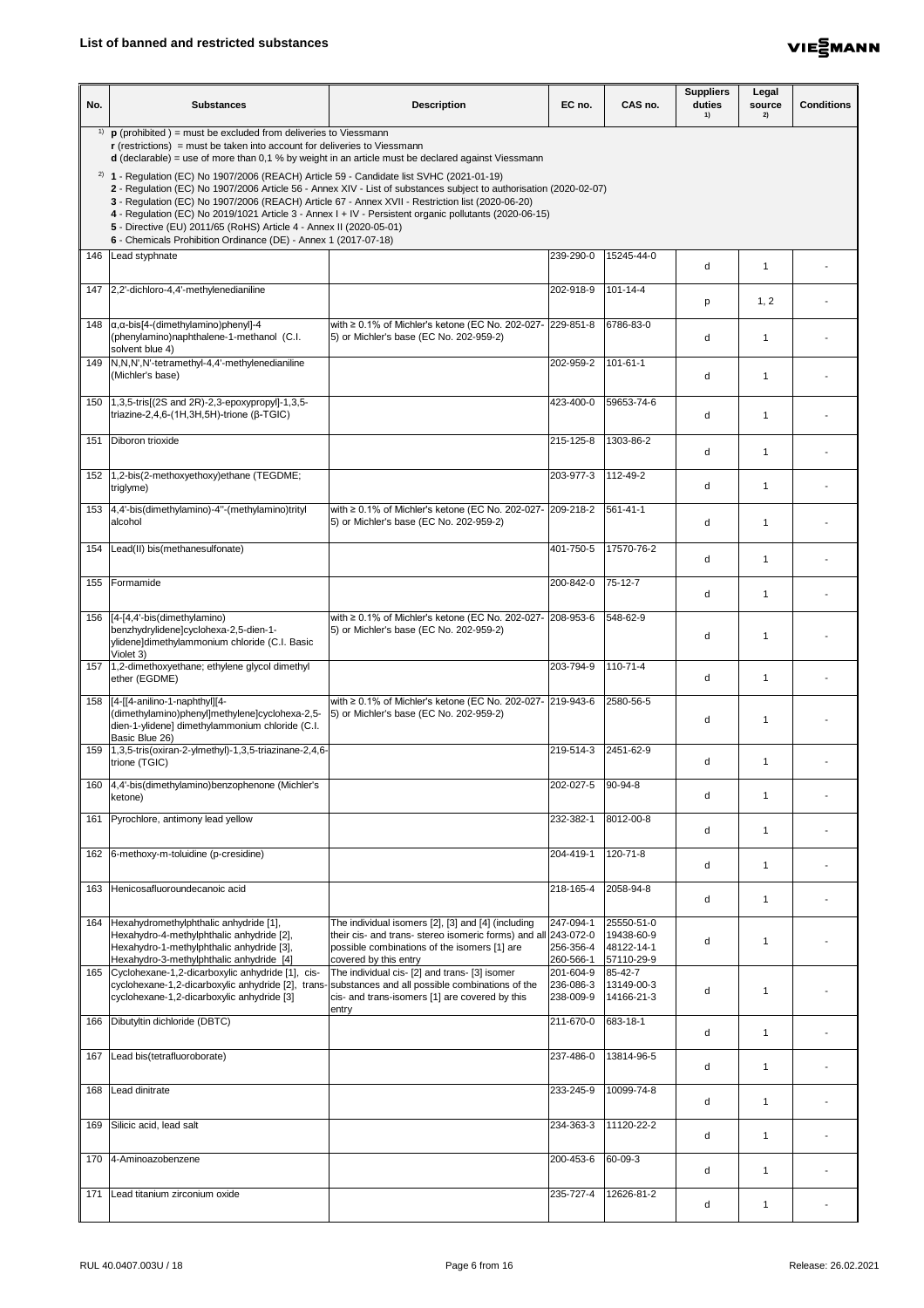

| No. | <b>Substances</b>                                                                                                                                                                                                                                                                                                                                                                                                                                                                                          | <b>Description</b>                                                                                                                                                                                                                                                                         | EC no.              | CAS no.     | <b>Suppliers</b><br>duties<br>1) | Legal<br>source<br>2) | <b>Conditions</b> |
|-----|------------------------------------------------------------------------------------------------------------------------------------------------------------------------------------------------------------------------------------------------------------------------------------------------------------------------------------------------------------------------------------------------------------------------------------------------------------------------------------------------------------|--------------------------------------------------------------------------------------------------------------------------------------------------------------------------------------------------------------------------------------------------------------------------------------------|---------------------|-------------|----------------------------------|-----------------------|-------------------|
|     | <sup>1)</sup> $\mathbf{p}$ (prohibited ) = must be excluded from deliveries to Viessmann<br>$\mathbf r$ (restrictions) = must be taken into account for deliveries to Viessmann<br>$d$ (declarable) = use of more than 0,1 % by weight in an article must be declared against Viessmann<br><sup>2)</sup> <b>1</b> - Regulation (EC) No 1907/2006 (REACH) Article 59 - Candidate list SVHC (2021-01-19)<br>3 - Regulation (EC) No 1907/2006 (REACH) Article 67 - Annex XVII - Restriction list (2020-06-20) | 2 - Regulation (EC) No 1907/2006 Article 56 - Annex XIV - List of substances subject to authorisation (2020-02-07)<br>4 - Regulation (EC) No 2019/1021 Article 3 - Annex I + IV - Persistent organic pollutants (2020-06-15)                                                               |                     |             |                                  |                       |                   |
|     | 5 - Directive (EU) 2011/65 (RoHS) Article 4 - Annex II (2020-05-01)<br>6 - Chemicals Prohibition Ordinance (DE) - Annex 1 (2017-07-18)                                                                                                                                                                                                                                                                                                                                                                     |                                                                                                                                                                                                                                                                                            |                     |             |                                  |                       |                   |
|     | 172 Lead monoxide (lead oxide)                                                                                                                                                                                                                                                                                                                                                                                                                                                                             |                                                                                                                                                                                                                                                                                            | 215-267-0           | 1317-36-8   | d                                | -1                    |                   |
|     | 173 <b>o-Toluidine</b>                                                                                                                                                                                                                                                                                                                                                                                                                                                                                     |                                                                                                                                                                                                                                                                                            | 202-429-0           | 95-53-4     | d                                | -1                    |                   |
|     | 174 3-ethyl-2-methyl-2-(3-methylbutyl)-1,3-oxazolidine                                                                                                                                                                                                                                                                                                                                                                                                                                                     |                                                                                                                                                                                                                                                                                            | 421-150-7           | 143860-04-2 | d                                | -1                    |                   |
|     | 175 Silicic acid (H2Si2O5), barium salt (1:1), lead-<br>doped                                                                                                                                                                                                                                                                                                                                                                                                                                              | with lead (Pb) content above the applicable<br>generic concentration limit for 'toxicity for<br>reproduction' Repr. 1A (CLP) or category 1<br>(DSD), the substance is a member of the group<br>entry of lead compounds, with index number 082-<br>001-00-6 in Regulation (EC) No 1272/2008 | 272-271-5           | 68784-75-8  | d                                |                       |                   |
| 176 | Trilead bis(carbonate) dihydroxide                                                                                                                                                                                                                                                                                                                                                                                                                                                                         | Lead carbonates                                                                                                                                                                                                                                                                            | 215-290-6           | 1319-46-6   | r, d                             | 1, 3                  | $\ge$ Link        |
|     | 177 Furan                                                                                                                                                                                                                                                                                                                                                                                                                                                                                                  |                                                                                                                                                                                                                                                                                            | 203-727-3           | 110-00-9    | d                                |                       |                   |
|     | 178   N, N-dimethylformamide                                                                                                                                                                                                                                                                                                                                                                                                                                                                               |                                                                                                                                                                                                                                                                                            | 200-679-5           | 68-12-2     | d                                | -1                    |                   |
|     | 179 4-(1,1,3,3-tetramethylbutyl)phenol, ethoxylated                                                                                                                                                                                                                                                                                                                                                                                                                                                        | covering well-defined substances and UVCB<br>substances, polymers and homologues                                                                                                                                                                                                           |                     |             | p                                | 1, 2                  |                   |
|     | 180 4-Nonylphenol, branched and linear                                                                                                                                                                                                                                                                                                                                                                                                                                                                     | Substances with a linear and/or branched alkyl<br>chain with a carbon number of 9 covalently bound<br>in position 4 to phenol, covering also UVCB- and<br>well-defined substances which include any of the<br>individual isomers or a combination thereof                                  |                     |             | d                                | -1                    |                   |
|     | 181 4,4'-methylenedi-o-toluidine                                                                                                                                                                                                                                                                                                                                                                                                                                                                           |                                                                                                                                                                                                                                                                                            | 212-658-8           | 838-88-0    | d                                |                       |                   |
| 182 | Diethyl sulphate                                                                                                                                                                                                                                                                                                                                                                                                                                                                                           |                                                                                                                                                                                                                                                                                            | 200-589-6           | 64-67-5     | d                                | -1                    |                   |
| 183 | Dimethyl sulphate                                                                                                                                                                                                                                                                                                                                                                                                                                                                                          |                                                                                                                                                                                                                                                                                            | 201-058-1           | 77-78-1     | d                                | -1                    |                   |
| 184 | Lead oxide sulfate                                                                                                                                                                                                                                                                                                                                                                                                                                                                                         |                                                                                                                                                                                                                                                                                            | 234-853-7           | 12036-76-9  | d                                | -1                    |                   |
| 185 | Lead titanium trioxide                                                                                                                                                                                                                                                                                                                                                                                                                                                                                     |                                                                                                                                                                                                                                                                                            | 235-038-9           | 12060-00-3  | d                                | -1                    |                   |
| 186 | Acetic acid, lead salt, basic                                                                                                                                                                                                                                                                                                                                                                                                                                                                              |                                                                                                                                                                                                                                                                                            | 257-175-3           | 51404-69-4  | d                                | -1                    |                   |
|     | 187  [Phthalato(2-)]dioxotrilead                                                                                                                                                                                                                                                                                                                                                                                                                                                                           |                                                                                                                                                                                                                                                                                            | 273-688-5           | 69011-06-9  | d                                | -1                    |                   |
|     | 188 Bis(pentabromophenyl) ether                                                                                                                                                                                                                                                                                                                                                                                                                                                                            | Decabromodiphenyl ether; DecaBDE)                                                                                                                                                                                                                                                          | 214-604-9 1163-19-5 |             | p                                | 1, 3, 4               | $\ge$ Link        |
|     | 189 N-methylacetamide                                                                                                                                                                                                                                                                                                                                                                                                                                                                                      |                                                                                                                                                                                                                                                                                            | 201-182-6           | 79-16-3     | d                                | -1                    |                   |
|     | 190   Dinoseb (6-sec-butyl-2,4-dinitrophenol)                                                                                                                                                                                                                                                                                                                                                                                                                                                              |                                                                                                                                                                                                                                                                                            | 201-861-7           | 88-85-7     | d                                | -1                    |                   |
|     | 191 1,2-Diethoxyethane                                                                                                                                                                                                                                                                                                                                                                                                                                                                                     |                                                                                                                                                                                                                                                                                            | 211-076-1           | 629-14-1    | d                                | -1                    |                   |
| 192 | Tetralead trioxide sulphate                                                                                                                                                                                                                                                                                                                                                                                                                                                                                |                                                                                                                                                                                                                                                                                            | 235-380-9           | 12202-17-4  | d                                | -1                    |                   |
|     | 193 N-pentyl-isopentylphthalate                                                                                                                                                                                                                                                                                                                                                                                                                                                                            |                                                                                                                                                                                                                                                                                            |                     | 776297-69-9 | p                                | 1, 2                  |                   |
| 194 | Dioxobis(stearato)trilead                                                                                                                                                                                                                                                                                                                                                                                                                                                                                  |                                                                                                                                                                                                                                                                                            | 235-702-8           | 12578-12-0  | d                                | -1                    |                   |
| 195 | Tetraethyllead                                                                                                                                                                                                                                                                                                                                                                                                                                                                                             |                                                                                                                                                                                                                                                                                            | 201-075-4           | 78-00-2     | d                                | -1                    |                   |
|     | 196 Pentalead tetraoxide sulphate                                                                                                                                                                                                                                                                                                                                                                                                                                                                          |                                                                                                                                                                                                                                                                                            | 235-067-7           | 12065-90-6  | d                                | -1                    |                   |
|     | 197 Pentacosafluorotridecanoic acid                                                                                                                                                                                                                                                                                                                                                                                                                                                                        |                                                                                                                                                                                                                                                                                            | 276-745-2           | 72629-94-8  | d                                | -1                    |                   |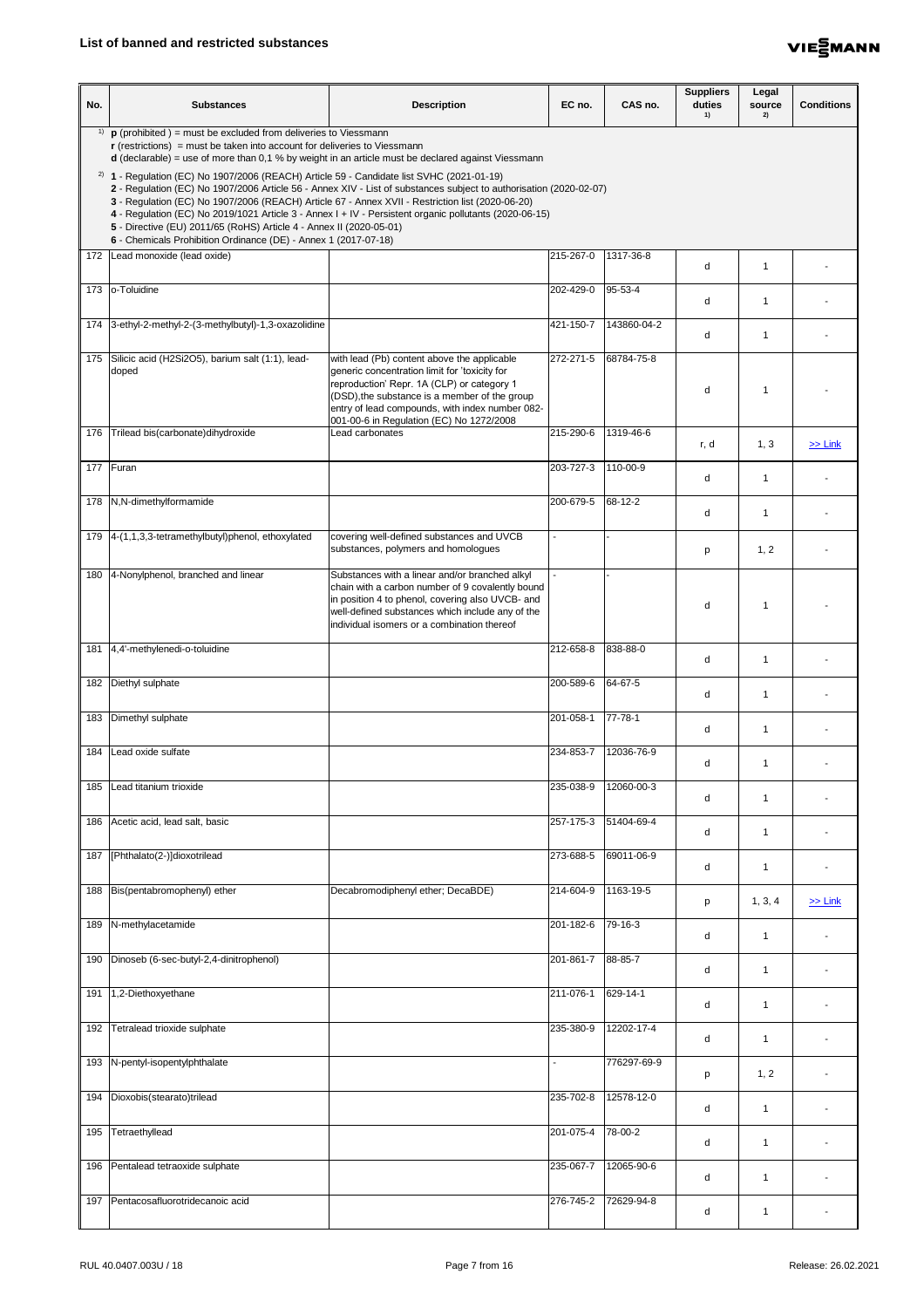

| No. | <b>Substances</b>                                                                                                                                                                                                                                                                                                                         | <b>Description</b>                                                                                                                                                                                                                                                                               | EC no.    | CAS no.          | <b>Suppliers</b><br>duties<br>1) | Legal<br>source<br>2) | <b>Conditions</b> |
|-----|-------------------------------------------------------------------------------------------------------------------------------------------------------------------------------------------------------------------------------------------------------------------------------------------------------------------------------------------|--------------------------------------------------------------------------------------------------------------------------------------------------------------------------------------------------------------------------------------------------------------------------------------------------|-----------|------------------|----------------------------------|-----------------------|-------------------|
| 1)  | $\mathbf p$ (prohibited) = must be excluded from deliveries to Viessmann<br>$\mathbf r$ (restrictions) = must be taken into account for deliveries to Viessmann                                                                                                                                                                           | <b>d</b> (declarable) = use of more than 0,1 % by weight in an article must be declared against Viessmann                                                                                                                                                                                        |           |                  |                                  |                       |                   |
|     | $2)$ 1 - Regulation (EC) No 1907/2006 (REACH) Article 59 - Candidate list SVHC (2021-01-19)<br>3 - Regulation (EC) No 1907/2006 (REACH) Article 67 - Annex XVII - Restriction list (2020-06-20)<br>5 - Directive (EU) 2011/65 (RoHS) Article 4 - Annex II (2020-05-01)<br>6 - Chemicals Prohibition Ordinance (DE) - Annex 1 (2017-07-18) | 2 - Regulation (EC) No 1907/2006 Article 56 - Annex XIV - List of substances subject to authorisation (2020-02-07)<br>4 - Regulation (EC) No 2019/1021 Article 3 - Annex I + IV - Persistent organic pollutants (2020-06-15)                                                                     |           |                  |                                  |                       |                   |
|     | 198 Tricosafluorododecanoic acid                                                                                                                                                                                                                                                                                                          |                                                                                                                                                                                                                                                                                                  | 206-203-2 | 307-55-1         | d                                | -1                    |                   |
|     | 199 Heptacosafluorotetradecanoic acid                                                                                                                                                                                                                                                                                                     |                                                                                                                                                                                                                                                                                                  | 206-803-4 | 376-06-7         | d                                | -1                    |                   |
| 200 | 1-bromopropane (n-propyl bromide)                                                                                                                                                                                                                                                                                                         |                                                                                                                                                                                                                                                                                                  | 203-445-0 | 106-94-5         | p                                | 1, 2                  |                   |
|     | 201 Methoxyacetic acid                                                                                                                                                                                                                                                                                                                    |                                                                                                                                                                                                                                                                                                  | 210-894-6 | 625-45-6         | d                                | -1                    |                   |
|     | 202 4-methyl-m-phenylenediamine (toluene-2,4-<br>diamine)                                                                                                                                                                                                                                                                                 |                                                                                                                                                                                                                                                                                                  | 202-453-1 | 95-80-7          | d                                | -1                    |                   |
|     | 203 Methyloxirane (Propylene oxide)                                                                                                                                                                                                                                                                                                       |                                                                                                                                                                                                                                                                                                  | 200-879-2 | 75-56-9          | d                                | -1                    |                   |
| 204 | Trilead dioxide phosphonate                                                                                                                                                                                                                                                                                                               |                                                                                                                                                                                                                                                                                                  | 235-252-2 | 12141-20-7       | d                                | 1                     |                   |
| 205 | o-Aminoazotoluene                                                                                                                                                                                                                                                                                                                         |                                                                                                                                                                                                                                                                                                  | 202-591-2 | $\sqrt{97-56-3}$ | d                                | $\mathbf 1$           |                   |
| 206 | 1,2-Benzenedicarboxylic acid, dipentylester,<br>branched and linear                                                                                                                                                                                                                                                                       |                                                                                                                                                                                                                                                                                                  | 284-032-2 | 84777-06-0       | р                                | 1, 2                  |                   |
|     | 207 4,4'-oxydianiline and its salts                                                                                                                                                                                                                                                                                                       |                                                                                                                                                                                                                                                                                                  | 202-977-0 | 101-80-4         | d                                | -1                    |                   |
| 208 | Orange lead (lead tetroxide)                                                                                                                                                                                                                                                                                                              |                                                                                                                                                                                                                                                                                                  | 215-235-6 | 1314-41-6        | d                                | 1                     |                   |
| 209 | Biphenyl-4-ylamine                                                                                                                                                                                                                                                                                                                        |                                                                                                                                                                                                                                                                                                  | 202-177-1 | 92-67-1          | r, d                             | 1, 3                  | $\ge$ Link        |
| 210 | Diisopentylphthalate                                                                                                                                                                                                                                                                                                                      |                                                                                                                                                                                                                                                                                                  | 210-088-4 | 605-50-5         | p                                | 1, 2                  |                   |
| 211 | Fatty acids, C16-18, lead salts                                                                                                                                                                                                                                                                                                           |                                                                                                                                                                                                                                                                                                  | 292-966-7 | 91031-62-8       | d                                | -1                    |                   |
|     | 212   Diazene-1,2-dicarboxamide (C,C'-azo<br>di(formamide))                                                                                                                                                                                                                                                                               |                                                                                                                                                                                                                                                                                                  | 204-650-8 | 123-77-3         | d                                | -1                    |                   |
| 213 | Sulfurous acid, lead salt, dibasic                                                                                                                                                                                                                                                                                                        |                                                                                                                                                                                                                                                                                                  | 263-467-1 | 62229-08-7       | d                                | -1                    |                   |
|     | 214 Lead cyanamidate                                                                                                                                                                                                                                                                                                                      |                                                                                                                                                                                                                                                                                                  | 244-073-9 | 20837-86-9       | d                                | -1                    |                   |
| 215 | Cadmium                                                                                                                                                                                                                                                                                                                                   |                                                                                                                                                                                                                                                                                                  | 231-152-8 | 7440-43-9        | r, d                             | 1, 3, 5               | $\ge$ Link        |
| 216 | Ammonium pentadecafluorooctanoate (APFO)                                                                                                                                                                                                                                                                                                  |                                                                                                                                                                                                                                                                                                  | 223-320-4 | 3825-26-1        | d.                               |                       |                   |
|     | 217 4-Nonylphenol, branched and linear, ethoxylated                                                                                                                                                                                                                                                                                       | Substances with a linear and/or branched alkyl<br>chain with a carbon number of 9 covalently bound<br>in position 4 to phenol, ethoxylated covering<br>UVCB- and well-defined substances, polymers<br>and homologues, which include any of the<br>individual isomers and/or combinations thereof |           |                  | p                                | 1, 2                  |                   |
|     | 217a 2-[2-(4-nonylphenoxy)ethoxy]ethanol                                                                                                                                                                                                                                                                                                  |                                                                                                                                                                                                                                                                                                  | 243-816-4 | 20427-84-3       | p                                | 1, 2                  |                   |
|     | 217b 20-(4-nonylphenoxy)-3,6,9,12,15,18-<br>hexaoxaicosan-1-ol                                                                                                                                                                                                                                                                            |                                                                                                                                                                                                                                                                                                  | 248-743-1 | 27942-27-4       | p                                | 1, 2                  |                   |
|     | 217c 2-[2-[2-[2-(4-<br>nonylphenoxy)ethoxy]ethoxy]ethoxy]ethanol                                                                                                                                                                                                                                                                          |                                                                                                                                                                                                                                                                                                  | 230-770-5 | 7311-27-5        | p                                | 1, 2                  |                   |
|     | 217d 4-Nonylphenol, ethoxylated                                                                                                                                                                                                                                                                                                           | 1 - 2.5 moles ethoxylated                                                                                                                                                                                                                                                                        | 500-045-0 | 26027-38-3       | p                                | 1, 2                  |                   |
|     | 217e 26-(4-nonylphenoxy)-3,6,9,12,15,18,21,24-<br>Octaoxahexacosan-1-ol                                                                                                                                                                                                                                                                   |                                                                                                                                                                                                                                                                                                  | 604-395-6 | 14409-72-4       | p                                | 1, 2                  |                   |
|     | 217f Nonylphenol, ethoxylated (6,5-EO) (9016-45-9)                                                                                                                                                                                                                                                                                        |                                                                                                                                                                                                                                                                                                  | 931-753-1 |                  | p                                | 1, 2                  |                   |
|     | 217g Nonylphenol, ethoxylated (15-EO) (9016-45-9)                                                                                                                                                                                                                                                                                         |                                                                                                                                                                                                                                                                                                  | 931-756-8 |                  | p                                | 1, 2                  |                   |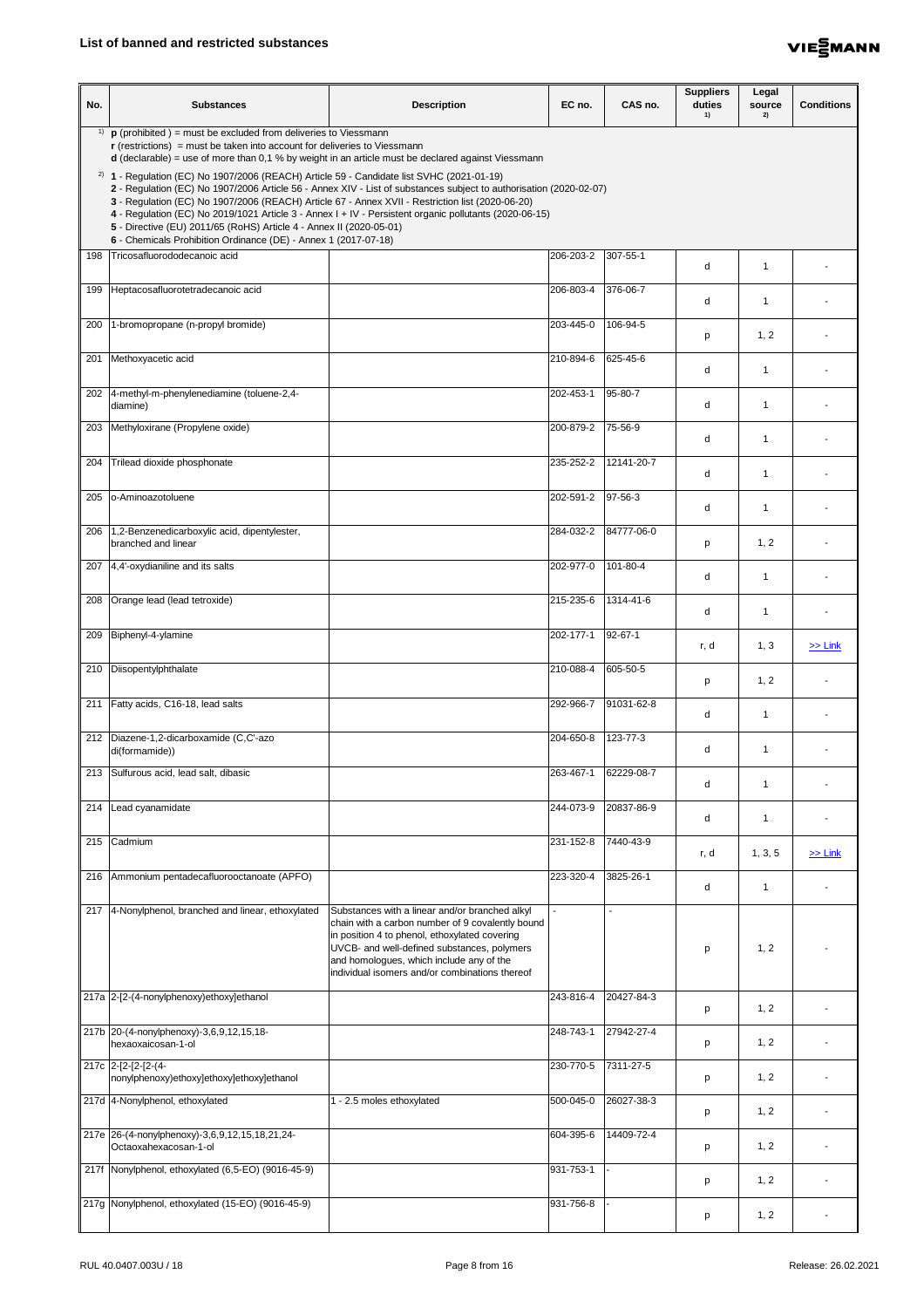

| No. | <b>Substances</b>                                                                                                                                                                                                                                                                                                                                                                                                                                                                                                                                                                  | <b>Description</b>                   | EC no.    | CAS no.         | <b>Suppliers</b><br>duties<br>1) | Legal<br>source<br>2) | <b>Conditions</b> |
|-----|------------------------------------------------------------------------------------------------------------------------------------------------------------------------------------------------------------------------------------------------------------------------------------------------------------------------------------------------------------------------------------------------------------------------------------------------------------------------------------------------------------------------------------------------------------------------------------|--------------------------------------|-----------|-----------------|----------------------------------|-----------------------|-------------------|
|     | <sup>1)</sup> $\mathbf{p}$ (prohibited ) = must be excluded from deliveries to Viessmann<br>$\mathbf r$ (restrictions) = must be taken into account for deliveries to Viessmann<br><b>d</b> (declarable) = use of more than 0,1 % by weight in an article must be declared against Viessmann                                                                                                                                                                                                                                                                                       |                                      |           |                 |                                  |                       |                   |
|     | <sup>2)</sup> 1 - Regulation (EC) No 1907/2006 (REACH) Article 59 - Candidate list SVHC (2021-01-19)<br>2 - Regulation (EC) No 1907/2006 Article 56 - Annex XIV - List of substances subject to authorisation (2020-02-07)<br>3 - Regulation (EC) No 1907/2006 (REACH) Article 67 - Annex XVII - Restriction list (2020-06-20)<br>4 - Regulation (EC) No 2019/1021 Article 3 - Annex I + IV - Persistent organic pollutants (2020-06-15)<br>5 - Directive (EU) 2011/65 (RoHS) Article 4 - Annex II (2020-05-01)<br>6 - Chemicals Prohibition Ordinance (DE) - Annex 1 (2017-07-18) |                                      |           |                 |                                  |                       |                   |
|     | 217h Nonylphenol, ethoxylated (10-EO) (9016-45-9)                                                                                                                                                                                                                                                                                                                                                                                                                                                                                                                                  |                                      | 931-755-2 |                 | p                                | 1, 2                  |                   |
|     | 217i Nonylphenol, ethoxylated (8-EO) (9016-45-9)                                                                                                                                                                                                                                                                                                                                                                                                                                                                                                                                   |                                      | 931-754-7 |                 | p                                | 1, 2                  |                   |
|     | 218j Nonylphenol, branched, ethoxylated                                                                                                                                                                                                                                                                                                                                                                                                                                                                                                                                            | - 2.5 moles ethoxylated              | 500-209-1 | 68412-54-4      | p                                | 1, 2                  |                   |
|     | 217k Nonylphenol, ethoxylated                                                                                                                                                                                                                                                                                                                                                                                                                                                                                                                                                      |                                      | 500-024-6 | 9016-45-9       | p                                | 1, 2                  |                   |
|     | 2171 Nonylphenol, branched, ethoxylated (CAS# 68412-<br>$54-4)$                                                                                                                                                                                                                                                                                                                                                                                                                                                                                                                    |                                      | 932-688-1 |                 | p                                | 1, 2                  |                   |
|     | $\vert$ 217m Nonylphenol, ethoxylated (EO = 4)                                                                                                                                                                                                                                                                                                                                                                                                                                                                                                                                     |                                      | 939-975-0 |                 | p                                | 1, 2                  |                   |
|     | 217n Nonylphenol, ethoxylated (polymer)                                                                                                                                                                                                                                                                                                                                                                                                                                                                                                                                            |                                      | 938-618-6 |                 | p                                | 1, 2                  |                   |
|     | 217o 2-{2-[4-(3,6-dimethylheptan-3-<br>yl)phenoxy]ethoxy}ethanol                                                                                                                                                                                                                                                                                                                                                                                                                                                                                                                   |                                      | 687-833-9 | 1119449-38-5    | p                                | 1, 2                  |                   |
|     | 217p 2-[4-(3,6-dimethylheptan-3-yl)phenoxy]ethanol                                                                                                                                                                                                                                                                                                                                                                                                                                                                                                                                 |                                      | 687-832-3 | 1119449-37-4    | p                                | 1, 2                  |                   |
|     | 217q Nonylphenolpolyglycolether                                                                                                                                                                                                                                                                                                                                                                                                                                                                                                                                                    |                                      | 932-998-7 |                 | p                                | 1, 2                  |                   |
|     | 217r   Nonylphenol, ethoxylated ( $EO = 10$ )                                                                                                                                                                                                                                                                                                                                                                                                                                                                                                                                      |                                      | 939-993-9 |                 | p                                | 1, 2                  |                   |
|     | 217s 26-(nonylphenoxy)-3,6,9,12,15,18,21,24-<br>octaoxahexacosan-1-ol                                                                                                                                                                                                                                                                                                                                                                                                                                                                                                              |                                      | 247-816-5 | 26571-11-9      | p                                | 1, 2                  |                   |
|     | 217t Isononylphenol, ethoxylated                                                                                                                                                                                                                                                                                                                                                                                                                                                                                                                                                   |                                      | 609-346-2 | 37205-87-1      | p                                | 1, 2                  |                   |
|     | 217u 4-Nonylphenol, branched, ethoxylated                                                                                                                                                                                                                                                                                                                                                                                                                                                                                                                                          | - 2.5 moles ethoxylated              | 500-315-8 | 127087-87-0     | p                                | 1, 2                  |                   |
|     | 217v Poly(oxy-1,2-ethanediyl), a-(nonylphenyl)-w-<br>hydroxy- (CAS 9016-45-9)                                                                                                                                                                                                                                                                                                                                                                                                                                                                                                      |                                      | 931-562-3 | 9016-45-9       | p                                | 1, 2                  |                   |
|     | 218   Pentadecafluorooctanoic acid (PFOA)                                                                                                                                                                                                                                                                                                                                                                                                                                                                                                                                          | Perfluorooctanoic acid and its salts | 206-397-9 | 335-67-1        | p                                | 1, 3, 4               | $\ge$ Link        |
| 219 | Dipentyl phthalate (DPP)                                                                                                                                                                                                                                                                                                                                                                                                                                                                                                                                                           |                                      | 205-017-9 | 131-18-0        | p                                | 1, 2                  |                   |
| 220 | Cadmium oxide                                                                                                                                                                                                                                                                                                                                                                                                                                                                                                                                                                      |                                      | 215-146-2 | 1306-19-0       | r, d                             | 1, 3                  | $\ge$ Link        |
| 221 | Imidazolidine-2-thione; (2-imidazoline-2-thiol)                                                                                                                                                                                                                                                                                                                                                                                                                                                                                                                                    |                                      | 202-506-9 | 96-45-7         | d                                |                       |                   |
|     | 222 Dihexyl phthalate                                                                                                                                                                                                                                                                                                                                                                                                                                                                                                                                                              |                                      | 201-559-5 | 84-75-3         | d                                | 1, 2                  |                   |
| 223 | Cadmium sulphide                                                                                                                                                                                                                                                                                                                                                                                                                                                                                                                                                                   |                                      | 215-147-8 | $1306 - 23 - 6$ | r, d                             | 1, 3                  | $\ge$ Link        |
|     | 224   Disodium 3,3'-[[1,1'-biphenyl]-4,4'-<br>diylbis(azo)]bis(4-aminonaphthalene-1-<br>sulphonate) (C.I. Direct Red 28)                                                                                                                                                                                                                                                                                                                                                                                                                                                           |                                      | 209-358-4 | 573-58-0        | d                                | 1                     |                   |
|     | 225   Disodium 4-amino-3-[[4'-[(2,4-<br>diaminophenyl)azo][1,1'-biphenyl]-4-yl]azo] -5-<br>hydroxy-6-(phenylazo)naphthalene-2,7-<br>disulphonate (C.I. Direct Black 38)                                                                                                                                                                                                                                                                                                                                                                                                            |                                      | 217-710-3 | 1937-37-7       | d                                | $\overline{1}$        |                   |
|     | 226 Trixylyl phosphate                                                                                                                                                                                                                                                                                                                                                                                                                                                                                                                                                             |                                      | 246-677-8 | 25155-23-1      | d                                | 1, 2                  |                   |
| 227 | Lead di(acetate)                                                                                                                                                                                                                                                                                                                                                                                                                                                                                                                                                                   |                                      | 206-104-4 | 301-04-2        | d                                | -1                    |                   |
|     | 228 Cadmium chloride                                                                                                                                                                                                                                                                                                                                                                                                                                                                                                                                                               |                                      | 233-296-7 | 10108-64-2      | r, d                             | 1, 3                  | $\ge$ Link        |
| 229 | 1,2-Benzenedicarboxylic acid, dihexyl ester,<br>branched and linear                                                                                                                                                                                                                                                                                                                                                                                                                                                                                                                |                                      | 271-093-5 | 68515-50-4      | d                                | 1, 2                  |                   |
| 230 | Sodium peroxometaborate                                                                                                                                                                                                                                                                                                                                                                                                                                                                                                                                                            |                                      | 231-556-4 | 7632-04-4       | d                                | 1, 2                  |                   |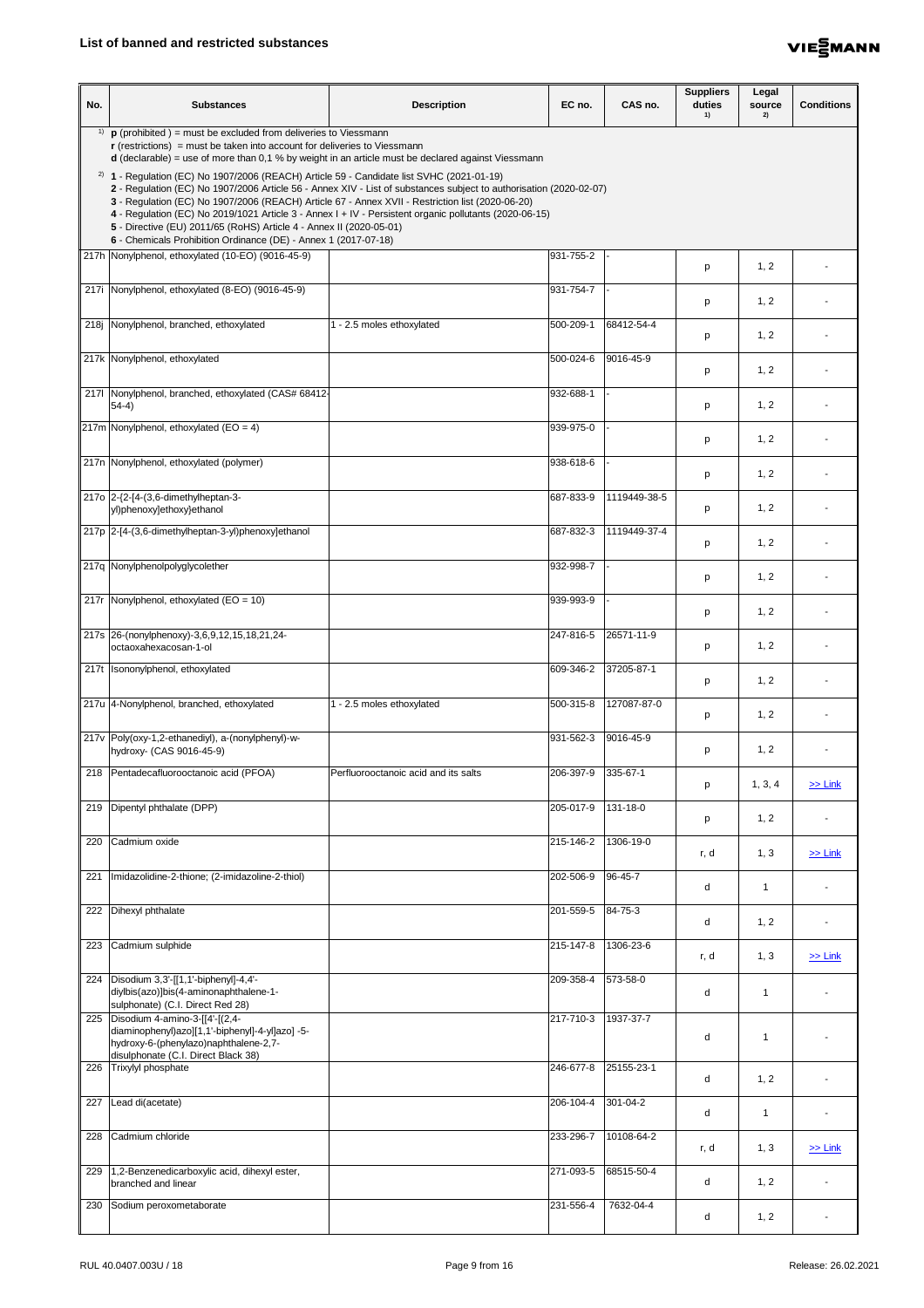

| No. | <b>Substances</b>                                                                                                                                                                                                                                                                                                                         | <b>Description</b>                                                                                                                                                                                                           | EC no.         | CAS no.                             | <b>Suppliers</b><br>duties<br>1) | Legal<br>source<br>2) | <b>Conditions</b> |
|-----|-------------------------------------------------------------------------------------------------------------------------------------------------------------------------------------------------------------------------------------------------------------------------------------------------------------------------------------------|------------------------------------------------------------------------------------------------------------------------------------------------------------------------------------------------------------------------------|----------------|-------------------------------------|----------------------------------|-----------------------|-------------------|
| 1)  | $\mathbf p$ (prohibited) = must be excluded from deliveries to Viessmann<br>$\mathbf r$ (restrictions) = must be taken into account for deliveries to Viessmann<br><b>d</b> (declarable) = use of more than 0,1 % by weight in an article must be declared against Viessmann                                                              |                                                                                                                                                                                                                              |                |                                     |                                  |                       |                   |
|     | $2)$ 1 - Regulation (EC) No 1907/2006 (REACH) Article 59 - Candidate list SVHC (2021-01-19)<br>3 - Regulation (EC) No 1907/2006 (REACH) Article 67 - Annex XVII - Restriction list (2020-06-20)<br>5 - Directive (EU) 2011/65 (RoHS) Article 4 - Annex II (2020-05-01)<br>6 - Chemicals Prohibition Ordinance (DE) - Annex 1 (2017-07-18) | 2 - Regulation (EC) No 1907/2006 Article 56 - Annex XIV - List of substances subject to authorisation (2020-02-07)<br>4 - Regulation (EC) No 2019/1021 Article 3 - Annex I + IV - Persistent organic pollutants (2020-06-15) |                |                                     |                                  |                       |                   |
|     | 231 Sodium perborate, perboric acid, sodium salt                                                                                                                                                                                                                                                                                          |                                                                                                                                                                                                                              |                |                                     | d                                | 1, 2                  |                   |
|     | 231a Sodium perborate                                                                                                                                                                                                                                                                                                                     |                                                                                                                                                                                                                              | 239-172-9      | 15120-21-5                          | d                                | 1, 2                  |                   |
|     | 231b Perboric acid, sodium salt                                                                                                                                                                                                                                                                                                           |                                                                                                                                                                                                                              | 234-390-0      | 11138-47-9                          | d                                | 1, 2                  |                   |
|     | 232 Cadmium fluoride                                                                                                                                                                                                                                                                                                                      |                                                                                                                                                                                                                              | 232-222-0      | 7790-79-6                           | r, d                             | 1, 3                  | $\geq$ Link       |
|     | 233 Cadmium sulphate                                                                                                                                                                                                                                                                                                                      |                                                                                                                                                                                                                              | 233-331-6      | 10124-36-4<br>31119-53-6            | r, d                             | 1, 3                  | $\ge$ Link        |
|     | 234 2-benzotriazol-2-yl-4,6-di-tert-butyl-phenol (UV-<br>320)                                                                                                                                                                                                                                                                             |                                                                                                                                                                                                                              | 223-346-6      | 3846-71-7                           | d                                | 1, 2                  |                   |
|     | 235 2-(2H-benzotriazol-2-yl)-4,6-di-tert-pentylphenol<br>$(UV-328)$                                                                                                                                                                                                                                                                       |                                                                                                                                                                                                                              | 247-384-8      | 25973-55-1                          | d                                | 1, 2                  |                   |
| 236 | 2-ethylhexyl-10-ethyl-4,4,-dioctyl-7-oxo-8-oxa-3,5-<br>dithia-4-stannatetradecanoate (DOTE)                                                                                                                                                                                                                                               |                                                                                                                                                                                                                              | 239-622-4      | 15571-58-1                          | d                                | -1                    |                   |
|     | 237 Reaction mass of 2-ethylhexyl-10-ethyl-4,4,-<br>dioctyl-7-oxo-8-oxa-3,5-dithia-4-                                                                                                                                                                                                                                                     |                                                                                                                                                                                                                              |                |                                     |                                  |                       |                   |
|     | stannatetradecanoate and<br>2-ethylhexyl-10-ethyl-4-[[2-[(2-ethylhexyl)oxy]-2-<br>oxoethyl]thio]-4-octyl-7-oxo-8-oxa-3,5-dithia-4-<br>stannatetradecanoate (Reaction mass of DOTE<br>and MOTE)                                                                                                                                            |                                                                                                                                                                                                                              |                |                                     | d                                |                       |                   |
|     | 238 1,2-benzenedicarboxylic acid, di-C6-10-alkyl<br>esters or mixed decyl and hexyl and octyl diesters (5)                                                                                                                                                                                                                                | with $\geq 0.3\%$ of dihexyl phthalate (EC No. 201-559-                                                                                                                                                                      |                |                                     | d                                | 1, 2                  |                   |
|     | 238a   1,2-Benzenedicarboxylic acid, mixed decyl and<br>hexyl and octyl diesters                                                                                                                                                                                                                                                          |                                                                                                                                                                                                                              | 272-013-1      | 68648-93-1                          | d                                | 1, 2                  |                   |
|     | 238b 1,2-Benzenedicarboxylic acid, di-C6-10-alkyl<br>esters                                                                                                                                                                                                                                                                               |                                                                                                                                                                                                                              | 271-094-0      | 68515-51-5                          | d                                | 1, 2                  |                   |
| 239 | 5-sec-butyl-2-(2,4-dimethylcyclohex-3-en-1-yl)-5-<br>methyl-1,3-dioxane [1], 5-sec-butyl-2-(4,6-<br>dimethylcyclohex-3-en-1-yl)-5-methyl-1,3-dioxane                                                                                                                                                                                      | covering any of the individual stereoisomers of [1]<br>and [2] or any combination thereof                                                                                                                                    |                |                                     | d                                | 1,2                   |                   |
|     | 239a 1,3-Dioxane, 2-(2,4-dimethyl-3-cyclohexene-1-yl)-<br>5-methyl-5-(1-methylpropyl)-                                                                                                                                                                                                                                                    |                                                                                                                                                                                                                              | 413-720-9      | 117933-89-8                         | d                                | 1,2                   |                   |
|     | 239b 2-(2,4-Dimethylcyclohex-3-ene-1-yl)-5-methyl-(1-<br>methylpropyl)-1,3-dioxane                                                                                                                                                                                                                                                        |                                                                                                                                                                                                                              | 601-499-3      | 117933-89-8                         | d                                | 1,2                   |                   |
|     | 239c   Reaction mass of 5-[(2R)-butan-2-yl]-2-[(1R,2R)-<br>2,4-dimethylcyclohex-3-en-1-yl]-5-methyl-1,3-<br>dioxane and 5-[(2R)-butan-2-yl]-2-[(1R,2S)-2,4-                                                                                                                                                                               |                                                                                                                                                                                                                              | 700-927-7      |                                     | d                                | 1,2                   |                   |
|     | 239d 5-sec-butyl-2-(2,4-dimethylcyclohex-3-en-1-yl)-5-<br>methyl-1,3-dioxane                                                                                                                                                                                                                                                              |                                                                                                                                                                                                                              |                |                                     | d                                | 1,2                   |                   |
|     | 239e 5-sec-butyl-2-(4,6-dimethylcyclohex-3-en-1-yl)-5-<br>methyl-1,3-dioxane                                                                                                                                                                                                                                                              |                                                                                                                                                                                                                              |                |                                     | d                                | 1,2                   |                   |
| 240 | Nitrobenzene                                                                                                                                                                                                                                                                                                                              |                                                                                                                                                                                                                              | 202-716-0      | 98-95-3                             | d                                | -1                    |                   |
|     | 241 2,4-di-tert-butyl-6-(5-chlorobenzotriazol-2-<br>yl)phenol (UV-327)                                                                                                                                                                                                                                                                    |                                                                                                                                                                                                                              | 223-383-8      | 3864-99-1                           | d                                | 1, 2                  |                   |
|     | 242 2-(2H-benzotriazol-2-yl)-4-(tert-butyl)-6-(sec-<br>butyl)phenol (UV-350)                                                                                                                                                                                                                                                              |                                                                                                                                                                                                                              | 253-037-1      | 36437-37-3                          | d                                | 1, 2                  |                   |
| 243 | 1,3-propanesultone                                                                                                                                                                                                                                                                                                                        |                                                                                                                                                                                                                              | 214-317-9      | 1120-71-4                           | d                                | -1                    |                   |
| 244 | Perfluorononan-1-oic-acid and its sodium and<br>ammonium salts                                                                                                                                                                                                                                                                            |                                                                                                                                                                                                                              | 206-801-3      | 375-95-1<br>21049-39-8<br>4149-60-4 | d                                | $\mathbf 1$           |                   |
|     | 245   Benzo[def]chrysene (Benzo[a]pyrene)                                                                                                                                                                                                                                                                                                 | Polycyclic-aromatic hydrocarbons (PAH)                                                                                                                                                                                       | 200-028-5      | $50 - 32 - 8$                       | r, d                             | 1, 3, 4               | $\ge$ Link        |
|     | 246 4-heptylphenol, branched and linear                                                                                                                                                                                                                                                                                                   |                                                                                                                                                                                                                              | $\blacksquare$ |                                     | d                                | $\mathbf 1$           |                   |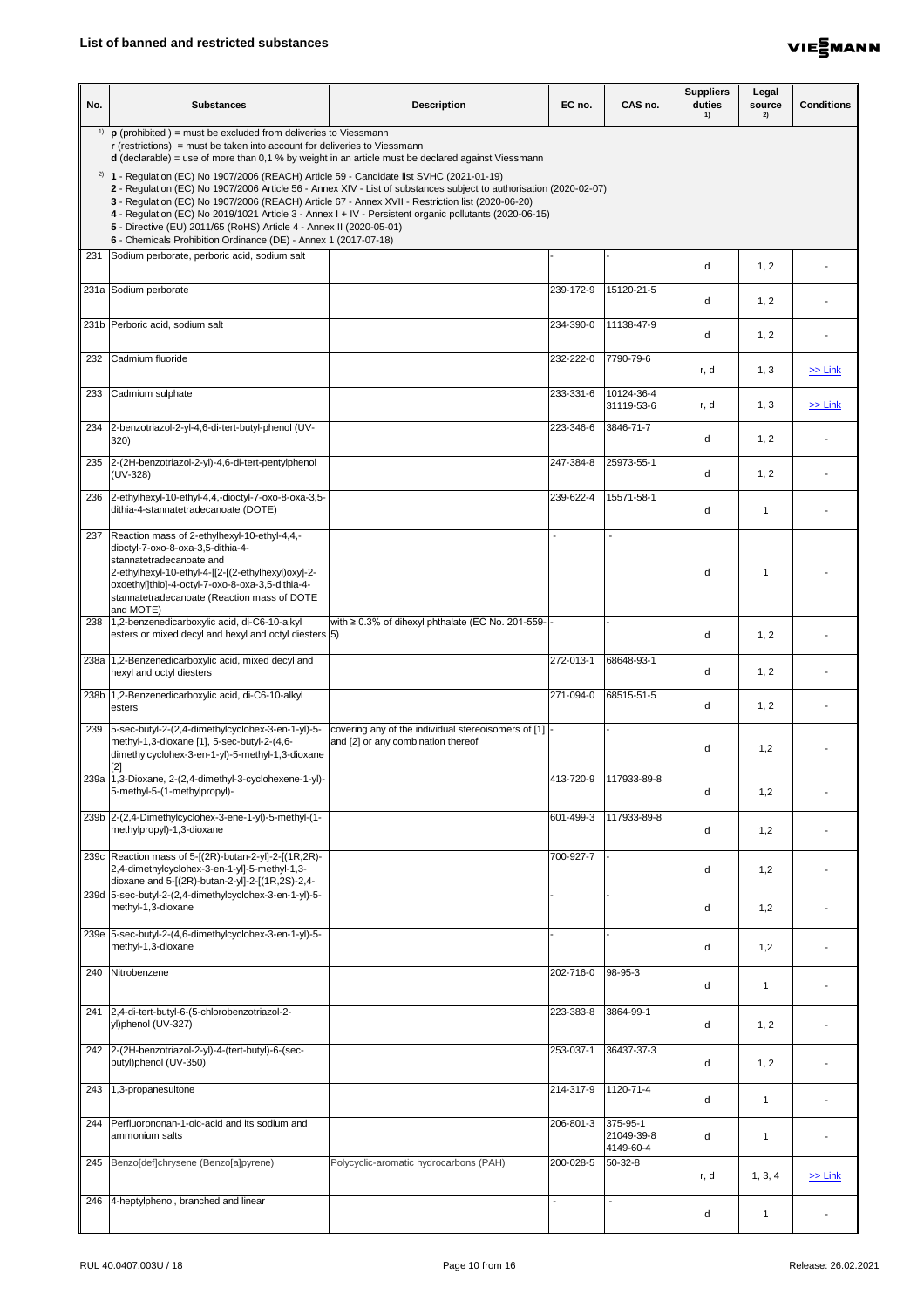

| No. | <b>Substances</b>                                                                                                                                                                                                                                                                                                                         | <b>Description</b>                                                                                                                                                                                                           | EC no.                 | CAS no.                            | <b>Suppliers</b><br>duties<br>1) | Legal<br>source<br>2)    | <b>Conditions</b> |
|-----|-------------------------------------------------------------------------------------------------------------------------------------------------------------------------------------------------------------------------------------------------------------------------------------------------------------------------------------------|------------------------------------------------------------------------------------------------------------------------------------------------------------------------------------------------------------------------------|------------------------|------------------------------------|----------------------------------|--------------------------|-------------------|
| 1)  | $\mathbf p$ (prohibited) = must be excluded from deliveries to Viessmann<br>$\mathbf r$ (restrictions) = must be taken into account for deliveries to Viessmann                                                                                                                                                                           | $d$ (declarable) = use of more than 0,1 % by weight in an article must be declared against Viessmann                                                                                                                         |                        |                                    |                                  |                          |                   |
|     | $2)$ 1 - Regulation (EC) No 1907/2006 (REACH) Article 59 - Candidate list SVHC (2021-01-19)<br>3 - Regulation (EC) No 1907/2006 (REACH) Article 67 - Annex XVII - Restriction list (2020-06-20)<br>5 - Directive (EU) 2011/65 (RoHS) Article 4 - Annex II (2020-05-01)<br>6 - Chemicals Prohibition Ordinance (DE) - Annex 1 (2017-07-18) | 2 - Regulation (EC) No 1907/2006 Article 56 - Annex XIV - List of substances subject to authorisation (2020-02-07)<br>4 - Regulation (EC) No 2019/1021 Article 3 - Annex I + IV - Persistent organic pollutants (2020-06-15) |                        |                                    |                                  |                          |                   |
|     | 247  p-(1,1-dimethylpropyl)phenol                                                                                                                                                                                                                                                                                                         | 4-tert-Pentylphenol (PTAP)                                                                                                                                                                                                   | 201-280-9              | 80-46-6                            | d                                | $\overline{\phantom{a}}$ |                   |
|     | 248 4,4'-isopropylidenediphenol                                                                                                                                                                                                                                                                                                           | Bisphenol A (BPA)                                                                                                                                                                                                            | 201-245-8              | 80-05-7                            | r, d                             | 1, 3                     | $\gg$ Link        |
| 249 | Nonadecafluorodecanoic acid (PFDA) and its<br>sodium and ammonium salts                                                                                                                                                                                                                                                                   | Nonadecafluorodecanoic acid<br>Decanoic acid, nonadecafluoro-, sodium salt<br>Ammonium nonadecafluorodecanoate                                                                                                               | 206-400-3<br>221-470-5 | 335-76-2<br>3830-45-3<br>3108-42-7 | d                                | -1                       |                   |
|     | 250 Perfluorohexane-1-sulphonic acid and its salts                                                                                                                                                                                                                                                                                        | <b>PFHxS</b>                                                                                                                                                                                                                 |                        |                                    | d                                | -1                       |                   |
| 251 | 1,4-Dichlorobenzene                                                                                                                                                                                                                                                                                                                       | Decanoic acid, nonadecafluoro-, sodium salt                                                                                                                                                                                  | 203-400-5              | 106-46-7                           | -r                               | 3                        | $\ge$ Link        |
|     | 252 2-(2-butoxyethoxy) ethanol (DEGBE)                                                                                                                                                                                                                                                                                                    |                                                                                                                                                                                                                              | 203-961-6              | 112-34-5                           |                                  | 3                        | $>>$ Link         |
|     | 253 2-(2-methoxyethoxy) ethanol (DEGME)                                                                                                                                                                                                                                                                                                   |                                                                                                                                                                                                                              | 203-906-6              | 111-77-3                           |                                  | 3                        | $\ge$ Link        |
|     | 254 2-naphthylammonium chloride                                                                                                                                                                                                                                                                                                           | 2-naphthylamine and its salts                                                                                                                                                                                                | 210-313-6              | 612-52-2                           | r,                               | 3                        | $\ge$ Link        |
|     | 255 2-naphthylammonium acetate                                                                                                                                                                                                                                                                                                            | 2-naphthylamine and its salts                                                                                                                                                                                                | 209-030-0              | 553-00-4                           | r                                | 3                        | $\ge$ Link        |
| 256 | Ammonium nitrate (AN)                                                                                                                                                                                                                                                                                                                     |                                                                                                                                                                                                                              | 229-347-8              | 6484-52-2                          | r                                | 3                        | $\ge$ Link        |
| 257 | Cyclohexane                                                                                                                                                                                                                                                                                                                               |                                                                                                                                                                                                                              | 203-806-2              | 110-82-7                           | r.                               | $\mathfrak{B}$           | $\ge$ Link        |
| 258 | Dichloromethane                                                                                                                                                                                                                                                                                                                           |                                                                                                                                                                                                                              | 200-838-9              | $75-09-2$                          | <b>r</b>                         | 3                        | $\ge$ Link        |
| 259 | Dimethylfumarate (DMF)                                                                                                                                                                                                                                                                                                                    |                                                                                                                                                                                                                              | 210-849-0              | 624-49-7                           | r                                | 3                        | $\ge$ Link        |
|     | 260 Ammonium polysulphide                                                                                                                                                                                                                                                                                                                 |                                                                                                                                                                                                                              | 232-989-1              | 9080-17-5                          | r,                               | $\mathfrak{B}$           | $\ge$ Link        |
| 261 | Ammonium sulphide                                                                                                                                                                                                                                                                                                                         |                                                                                                                                                                                                                              | 235-223-4              | 12135-76-1                         | -r                               | 3                        | $\ge$ Link        |
| 262 | Ammonium hydrogen sulphide                                                                                                                                                                                                                                                                                                                |                                                                                                                                                                                                                              | 235-184-3              | 12124-99-1                         | $\mathsf{r}$                     | $\mathfrak{B}$           | $\geq$ Link       |
| 263 | Tar acids, coal, crude; crude phenols                                                                                                                                                                                                                                                                                                     |                                                                                                                                                                                                                              | 266-019-3              | 65996-85-2                         | -r                               | 3                        | $\ge$ Link        |
|     | 264 Phenylmercury acetate                                                                                                                                                                                                                                                                                                                 |                                                                                                                                                                                                                              | 200-532-5              | 62-38-4                            | r                                | 3                        | $\ge$ Link        |
|     | 265 Phenylmercury propionate                                                                                                                                                                                                                                                                                                              |                                                                                                                                                                                                                              | 203-094-3              | 103-27-5                           |                                  | 3                        | $\ge$ Link        |
|     | 266 Phenylmercury 2-ethylhexanoate                                                                                                                                                                                                                                                                                                        |                                                                                                                                                                                                                              | 236-326-7              | 13302-00-6                         | r                                | 3                        | $\ge$ Link        |
| 267 | Phenylmercury octanoate                                                                                                                                                                                                                                                                                                                   |                                                                                                                                                                                                                              |                        | 13864-38-5                         |                                  | 3                        | $\ge$ Link        |
| 268 | Phenylmercury neodecanoate                                                                                                                                                                                                                                                                                                                |                                                                                                                                                                                                                              | 247-783-7              | 26545-49-3                         | r.                               | 3                        | $\ge$ Link        |
| 269 | o-Nitrobenzaldehyde                                                                                                                                                                                                                                                                                                                       |                                                                                                                                                                                                                              | 209-025-3              | 552-89-6                           | r.                               | 3                        | $\ge$ Link        |
|     | 270 Soap bark powder (Quillaja saponaria) and its<br>derivatives containing saponines                                                                                                                                                                                                                                                     |                                                                                                                                                                                                                              | 273-620-4              | 68990-67-0                         | <b>r</b>                         | 3                        | $\ge$ Link        |
| 271 | Wood powder                                                                                                                                                                                                                                                                                                                               |                                                                                                                                                                                                                              |                        |                                    | r                                | 3                        | $\ge$ Link        |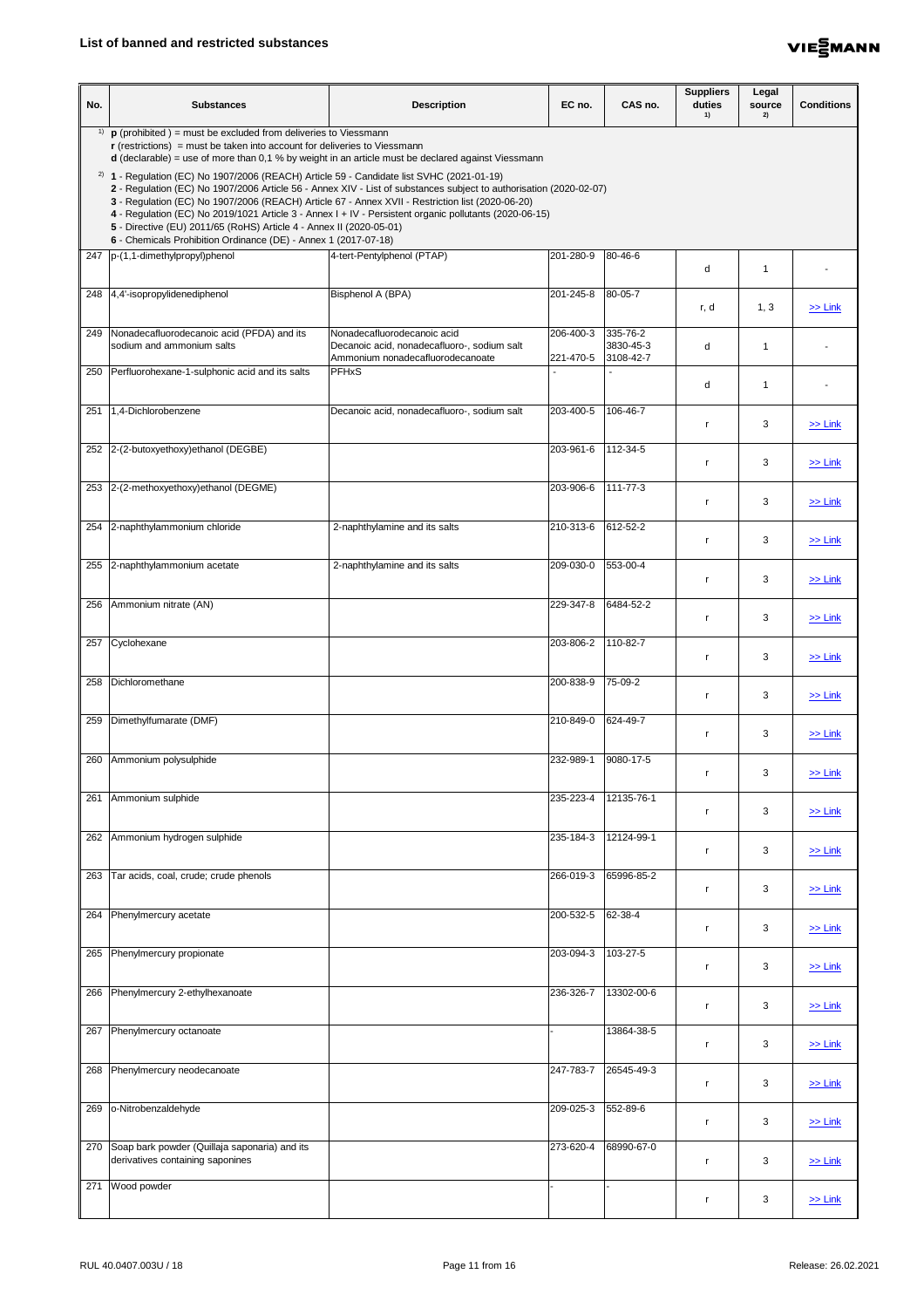

| No. | <b>Substances</b>                                                                                                                                                                                                                                                                                                                                                                                                                                                                                                                                                                         | <b>Description</b>                                                                                                                                                                                                                                                                                                                                                                                                                                                                                                                                                     | EC no.    | CAS no.    | <b>Suppliers</b><br>duties<br>1) | Legal<br>source<br>2) | <b>Conditions</b> |
|-----|-------------------------------------------------------------------------------------------------------------------------------------------------------------------------------------------------------------------------------------------------------------------------------------------------------------------------------------------------------------------------------------------------------------------------------------------------------------------------------------------------------------------------------------------------------------------------------------------|------------------------------------------------------------------------------------------------------------------------------------------------------------------------------------------------------------------------------------------------------------------------------------------------------------------------------------------------------------------------------------------------------------------------------------------------------------------------------------------------------------------------------------------------------------------------|-----------|------------|----------------------------------|-----------------------|-------------------|
|     | <sup>1)</sup> <b>p</b> (prohibited ) = must be excluded from deliveries to Viessmann<br>$\mathbf r$ (restrictions) = must be taken into account for deliveries to Viessmann<br>$d$ (declarable) = use of more than 0,1 % by weight in an article must be declared against Viessmann                                                                                                                                                                                                                                                                                                       |                                                                                                                                                                                                                                                                                                                                                                                                                                                                                                                                                                        |           |            |                                  |                       |                   |
|     | <sup>2)</sup> <b>1</b> - Regulation (EC) No 1907/2006 (REACH) Article 59 - Candidate list SVHC (2021-01-19)<br>2 - Regulation (EC) No 1907/2006 Article 56 - Annex XIV - List of substances subject to authorisation (2020-02-07)<br>3 - Regulation (EC) No 1907/2006 (REACH) Article 67 - Annex XVII - Restriction list (2020-06-20)<br>4 - Regulation (EC) No 2019/1021 Article 3 - Annex I + IV - Persistent organic pollutants (2020-06-15)<br>5 - Directive (EU) 2011/65 (RoHS) Article 4 - Annex II (2020-05-01)<br>6 - Chemicals Prohibition Ordinance (DE) - Annex 1 (2017-07-18) |                                                                                                                                                                                                                                                                                                                                                                                                                                                                                                                                                                        |           |            |                                  |                       |                   |
|     | 272 Powder of the roots of Helleborus viridis and<br>Helleborus niger                                                                                                                                                                                                                                                                                                                                                                                                                                                                                                                     |                                                                                                                                                                                                                                                                                                                                                                                                                                                                                                                                                                        |           |            |                                  | 3                     | $\ge$ Link        |
|     | 273 Powder of the roots of Veratrum album and<br>Veratrum nigrum                                                                                                                                                                                                                                                                                                                                                                                                                                                                                                                          |                                                                                                                                                                                                                                                                                                                                                                                                                                                                                                                                                                        |           |            | r                                | 3                     | $\ge$ Link        |
|     | 274   Inorganic ammonium salts                                                                                                                                                                                                                                                                                                                                                                                                                                                                                                                                                            |                                                                                                                                                                                                                                                                                                                                                                                                                                                                                                                                                                        |           |            |                                  | 3                     | $\ge$ Link        |
|     | 275 Lead compounds                                                                                                                                                                                                                                                                                                                                                                                                                                                                                                                                                                        |                                                                                                                                                                                                                                                                                                                                                                                                                                                                                                                                                                        |           |            |                                  | 3                     | $\ge$ Link        |
|     | 276 Liquid substances or mixtures which are regarded >> group of substances<br>as dangerous in accordance with Directive<br>1999/45/EC or are fulfilling the criteria for any of<br>the following hazard classes or categories set out<br>in Annex I to Regulation (EC) No 1272/2008 (See<br>group members)                                                                                                                                                                                                                                                                               |                                                                                                                                                                                                                                                                                                                                                                                                                                                                                                                                                                        |           |            |                                  | 3                     | $>>$ Link         |
|     | 277 Methylenediphenyl diisocyanate (MDI) including<br>the following specific isomers (See group<br>members):                                                                                                                                                                                                                                                                                                                                                                                                                                                                              | >> group of substances                                                                                                                                                                                                                                                                                                                                                                                                                                                                                                                                                 |           |            |                                  | 3                     | $\ge$ Link        |
|     | 278 Nickel                                                                                                                                                                                                                                                                                                                                                                                                                                                                                                                                                                                |                                                                                                                                                                                                                                                                                                                                                                                                                                                                                                                                                                        | 231-111-4 | 7440-02-0  |                                  | 3                     | $\geq$ Link       |
| 279 | Nickel compounds                                                                                                                                                                                                                                                                                                                                                                                                                                                                                                                                                                          |                                                                                                                                                                                                                                                                                                                                                                                                                                                                                                                                                                        |           |            |                                  | 3                     | $\geq$ Link       |
| 280 | Substances classified as flammable gases<br>category 1 or 2, flammable liquids categories 1, 2<br>or 3, flammable solids category 1 or<br>2, substances and mixtures which, in contact with<br>water, emit flammable gases, category 1, 2 or 3,<br>pyrophoric liquids category 1 or pyrophoric solids<br>category 1, regardless of whether they appear in<br>Part 3 of Annex VI to Regulation (EC) No<br>1272/2008 or not                                                                                                                                                                 |                                                                                                                                                                                                                                                                                                                                                                                                                                                                                                                                                                        |           |            |                                  | 3                     | $\ge$ Link        |
| 281 | Substances which appear in Part 3 of Annex VI to<br>Regulation (EC) No 1272/2008 classified as<br>carcinogen category 1A or 1B (Table 3.1) or<br>carcinogen category 1 or 2 (Table 3.2) and listed<br>as follows (See group members):                                                                                                                                                                                                                                                                                                                                                     | - Carcinogen category 1B (Table 3.1)/<br>carcinogen category 2 (Table 3.2) listed in<br>Appendix 2<br>- Carcinogen category 1A (Table 3.1)/<br>carcinogen category 1 (Table 3.2) listed in<br>Appendix 1                                                                                                                                                                                                                                                                                                                                                               |           |            |                                  | 3                     | $\ge$ Link        |
|     | 282 Substances which appear in Part 3 of Annex VI to<br>Regulation (EC) No 1272/2008 classified as germ<br>cell mutagen category 1A or 1B (Table 3.1) or<br>mutagen category 1 or 2 (Table 3.2) and listed as category 1 (Table 3.2) listed in Appendix 3<br>follows (See group members):                                                                                                                                                                                                                                                                                                 | - Mutagen category 1B (Table 3.1)/ mutagen<br>category 2 (Table 3.2) listed in Appendix 4<br>- Mutagen category 1A (Table 3.1)/ mutagen                                                                                                                                                                                                                                                                                                                                                                                                                                |           |            |                                  | 3                     | $\gg$ Link        |
|     | 283 Substances which appear in Part 3 of Annex VI to<br>Regulation (EC) No 1272/2008 classified as toxic<br>to reproduction category 1A or 1B (Table 3.1) or<br>toxic to reproduction category 1 or 2 (Table 3.2)<br>and listed as follows (See group members):                                                                                                                                                                                                                                                                                                                           | - Reproductive toxicant category 1B adverse<br>effects on sexual function and fertility or on<br>development (Table 3.1) or reproductive toxicant<br>category 2 with R60 (May impair fertility) or R61<br>(May cause harm to the unborn child) (Table 3.2)<br>listed in Appendix 6<br>Reproductive toxicant category 1A adverse<br>effects on sexual function and fertility or on<br>development (Table 3.1) or reproductive toxicant<br>category 1 with R60 (May impair fertility) or R61<br>(May cause harm to the unborn child) (Table 3.2)<br>listed in Appendix 5 |           |            |                                  | 3                     | $\ge$ Link        |
|     | 284 Di-n-octyl phthalate (DNOP)                                                                                                                                                                                                                                                                                                                                                                                                                                                                                                                                                           |                                                                                                                                                                                                                                                                                                                                                                                                                                                                                                                                                                        | 204-214-7 | 117-84-0   |                                  | 3                     | $\geq$ Link       |
| 285 | Di-"isodecyl" phthalate (DIDP)                                                                                                                                                                                                                                                                                                                                                                                                                                                                                                                                                            |                                                                                                                                                                                                                                                                                                                                                                                                                                                                                                                                                                        | 247-977-1 | 26761-40-0 |                                  | 3                     | $\ge$ Link        |
| 286 | 1,2-Benzenedicarboxylic acid, di-C9-11-branched<br>alkyl esters, C10-rich                                                                                                                                                                                                                                                                                                                                                                                                                                                                                                                 |                                                                                                                                                                                                                                                                                                                                                                                                                                                                                                                                                                        | 271-091-4 | 68515-49-1 |                                  | 3                     | $\geq$ Link       |
|     | 287 1,2-Benzenedicarboxylic acid, di-C8-10-branched<br>alkyl esters, C9-rich                                                                                                                                                                                                                                                                                                                                                                                                                                                                                                              |                                                                                                                                                                                                                                                                                                                                                                                                                                                                                                                                                                        | 271-090-9 | 68515-48-0 | r                                | 3                     | $\ge$ Link        |
|     | 288   Di-"isononyl" phthalate (DINP)                                                                                                                                                                                                                                                                                                                                                                                                                                                                                                                                                      |                                                                                                                                                                                                                                                                                                                                                                                                                                                                                                                                                                        | 249-079-5 | 28553-12-0 |                                  | 3                     | $\geq$ Link       |
| 289 | Tris (2,3 dibromopropyl) phosphate                                                                                                                                                                                                                                                                                                                                                                                                                                                                                                                                                        |                                                                                                                                                                                                                                                                                                                                                                                                                                                                                                                                                                        | 204-799-9 | 126-72-7   |                                  | 3                     | $\geq$ Link       |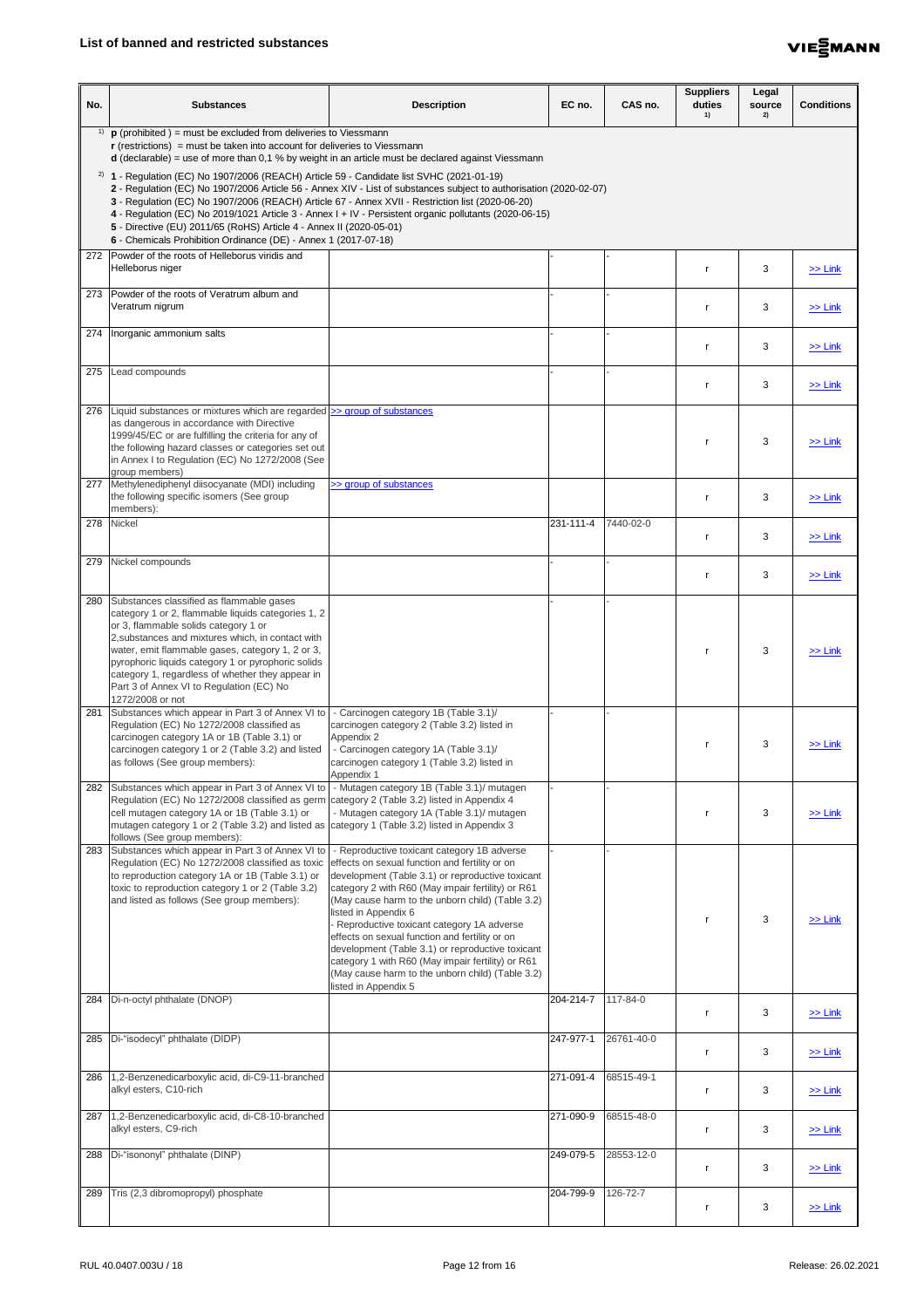

| No. | <b>Substances</b>                                                                                                                                                                                                                                                                                                                                                                                                                                                                                                                                                         | <b>Description</b>                                             | EC no.                                           | CAS no.                                     | <b>Suppliers</b><br>duties<br>1) | Legal<br>source<br>2) | <b>Conditions</b> |  |
|-----|---------------------------------------------------------------------------------------------------------------------------------------------------------------------------------------------------------------------------------------------------------------------------------------------------------------------------------------------------------------------------------------------------------------------------------------------------------------------------------------------------------------------------------------------------------------------------|----------------------------------------------------------------|--------------------------------------------------|---------------------------------------------|----------------------------------|-----------------------|-------------------|--|
| 1)  | $\mathbf p$ (prohibited) = must be excluded from deliveries to Viessmann<br>$r$ (restrictions) = must be taken into account for deliveries to Viessmann<br>$d$ (declarable) = use of more than 0,1 % by weight in an article must be declared against Viessmann                                                                                                                                                                                                                                                                                                           |                                                                |                                                  |                                             |                                  |                       |                   |  |
|     | $2)$ 1 - Regulation (EC) No 1907/2006 (REACH) Article 59 - Candidate list SVHC (2021-01-19)<br>2 - Regulation (EC) No 1907/2006 Article 56 - Annex XIV - List of substances subject to authorisation (2020-02-07)<br>3 - Regulation (EC) No 1907/2006 (REACH) Article 67 - Annex XVII - Restriction list (2020-06-20)<br>4 - Regulation (EC) No 2019/1021 Article 3 - Annex I + IV - Persistent organic pollutants (2020-06-15)<br>5 - Directive (EU) 2011/65 (RoHS) Article 4 - Annex II (2020-05-01)<br>6 - Chemicals Prohibition Ordinance (DE) - Annex 1 (2017-07-18) |                                                                |                                                  |                                             |                                  |                       |                   |  |
| 290 | Tris(aziridinyl)phosphinoxide                                                                                                                                                                                                                                                                                                                                                                                                                                                                                                                                             |                                                                | 208-892-5                                        | 545-55-1                                    |                                  | 3                     | $\ge$ Link        |  |
| 291 | Methyl bromoacetate                                                                                                                                                                                                                                                                                                                                                                                                                                                                                                                                                       | Volatile esters of bromoacetic acids                           | 202-499-2                                        | 96-32-2                                     |                                  | 3                     | $\geq$ Link       |  |
|     | 292 Butyl bromoacetate                                                                                                                                                                                                                                                                                                                                                                                                                                                                                                                                                    | Volatile esters of bromoacetic acids                           | 242-729-9                                        | 18991-98-5                                  |                                  | 3                     | $\ge$ Link        |  |
|     | 293 Propyl bromoacetate                                                                                                                                                                                                                                                                                                                                                                                                                                                                                                                                                   | Volatile esters of bromoacetic acids                           |                                                  | 35223-80-4                                  |                                  | 3                     | $\ge$ Link        |  |
|     | 294 Ethyl bromoacetate                                                                                                                                                                                                                                                                                                                                                                                                                                                                                                                                                    | Volatile esters of bromoacetic acids                           | 203-290-9                                        | 105-36-2                                    |                                  | 3                     | $\ge$ Link        |  |
| 295 | Tetrabromodiphenyl ether                                                                                                                                                                                                                                                                                                                                                                                                                                                                                                                                                  | Polybrominated diphenyl ethers (PBDE)                          | 254-787-2<br>(and<br>others)                     | 40088-47-9<br>(and others)                  | p                                | 4, 5                  | $>>$ Link         |  |
| 296 | Hexabromodiphenyl ether                                                                                                                                                                                                                                                                                                                                                                                                                                                                                                                                                   | Polybrominated diphenyl ethers (PBDE)                          | 253-058-6<br>(and<br>others)                     | 36483-60-0<br>(and others)                  | p                                | 4, 5                  | $\ge$ Link        |  |
| 297 | Heptabromodiphenyl ether                                                                                                                                                                                                                                                                                                                                                                                                                                                                                                                                                  | Polybrominated diphenyl ethers (PBDE)                          | 273-031-2<br>(and<br>others)                     | 68928-80-3<br>(and others)                  | p                                | 4, 5                  | $\ge$ Link        |  |
| 298 | Chlordane                                                                                                                                                                                                                                                                                                                                                                                                                                                                                                                                                                 |                                                                | 200-349-0                                        | 57-74-9                                     | р                                | 4                     | $\ge$ Link        |  |
| 299 | Hexachlorocyclohexanes, including lindane                                                                                                                                                                                                                                                                                                                                                                                                                                                                                                                                 |                                                                | 200-401-2<br>206-270-8<br>206-271-3<br>210-168-9 | 58-89-9<br>319-84-6<br>319-85-7<br>608-73-1 | p                                | 4                     | $\ge$ Link        |  |
| 300 | <b>Dieldrin</b>                                                                                                                                                                                                                                                                                                                                                                                                                                                                                                                                                           |                                                                | 200-484-5                                        | 60-57-1                                     | p                                | 4                     | $\ge$ Link        |  |
| 301 | Endrin                                                                                                                                                                                                                                                                                                                                                                                                                                                                                                                                                                    |                                                                | 200-775-7                                        | 72-20-8                                     | р                                | 4                     | $\ge$ Link        |  |
|     | 302 Heptachlor                                                                                                                                                                                                                                                                                                                                                                                                                                                                                                                                                            |                                                                | 200-962-3                                        | 76-44-8                                     | р                                | 4                     | $\ge$ Link        |  |
| 303 | Endosulfan                                                                                                                                                                                                                                                                                                                                                                                                                                                                                                                                                                |                                                                | 204-079-4                                        | 115-29-7<br>959-98-8<br>33213-65-9          | р                                | 4                     | $\ge$ Link        |  |
| 304 | Hexachlorobenzene                                                                                                                                                                                                                                                                                                                                                                                                                                                                                                                                                         |                                                                | 200-273-9                                        | 118-74-1                                    | р                                | 4                     | $\ge$ Link        |  |
| 305 | Chlordecone                                                                                                                                                                                                                                                                                                                                                                                                                                                                                                                                                               |                                                                | 205-601-3                                        | 143-50-0                                    | р                                | 4                     | $\ge$ Link        |  |
|     | 306 Aldrin                                                                                                                                                                                                                                                                                                                                                                                                                                                                                                                                                                |                                                                | 206-215-8 309-00-2                               |                                             | p                                | 4                     | $\ge$ Link        |  |
|     | 307 Pentachlorobenzene                                                                                                                                                                                                                                                                                                                                                                                                                                                                                                                                                    |                                                                | 210-172-5                                        | 608-93-5                                    | р                                | 4                     | $\ge$ Link        |  |
| 308 | <b>Mirex</b>                                                                                                                                                                                                                                                                                                                                                                                                                                                                                                                                                              |                                                                | 219-196-6                                        | 2385-85-5                                   | p                                | 4                     | $\ge$ Link        |  |
| 309 | Toxaphene                                                                                                                                                                                                                                                                                                                                                                                                                                                                                                                                                                 |                                                                | 232-283-3                                        | 8001-35-2                                   | р                                | 4                     | $\ge$ Link        |  |
|     | 310 Hexabromobiphenyl                                                                                                                                                                                                                                                                                                                                                                                                                                                                                                                                                     |                                                                | 252-994-2                                        | 36355-01-8                                  | p                                | 4                     | $\ge$ Link        |  |
| 311 | Hexachlorobutadiene                                                                                                                                                                                                                                                                                                                                                                                                                                                                                                                                                       |                                                                | 201-765-5                                        | 87-68-3                                     | p                                | 4                     | $\ge$ Link        |  |
|     | 312 Polychlorinated naphthalenes                                                                                                                                                                                                                                                                                                                                                                                                                                                                                                                                          |                                                                | 274-864-4<br>(and<br>others)                     | 70776-03-3<br>(and others)                  | p                                | 4                     | $\ge$ Link        |  |
|     | 313 Reaction products of 1,3,4-thiadiazolidine-2,5-<br>dithione, formaldehyde and 4-heptylphenol,<br>branched and linear (RP-HP)                                                                                                                                                                                                                                                                                                                                                                                                                                          | with ≥0.1% w/w 4-heptylphenol, branched and<br>linear (4-HPbl) | $\blacksquare$                                   |                                             | d                                | -1                    |                   |  |
|     | 314  Dodecachloropentacyclo[12.2.1.16,9.02,13.05,10] covering any of its individual anti- and syn-<br>octadeca-7,15-diene ("Dechlorane Plus"™)                                                                                                                                                                                                                                                                                                                                                                                                                            | isomers or any combination thereof                             | $\blacksquare$                                   |                                             | d                                | $\mathbf 1$           |                   |  |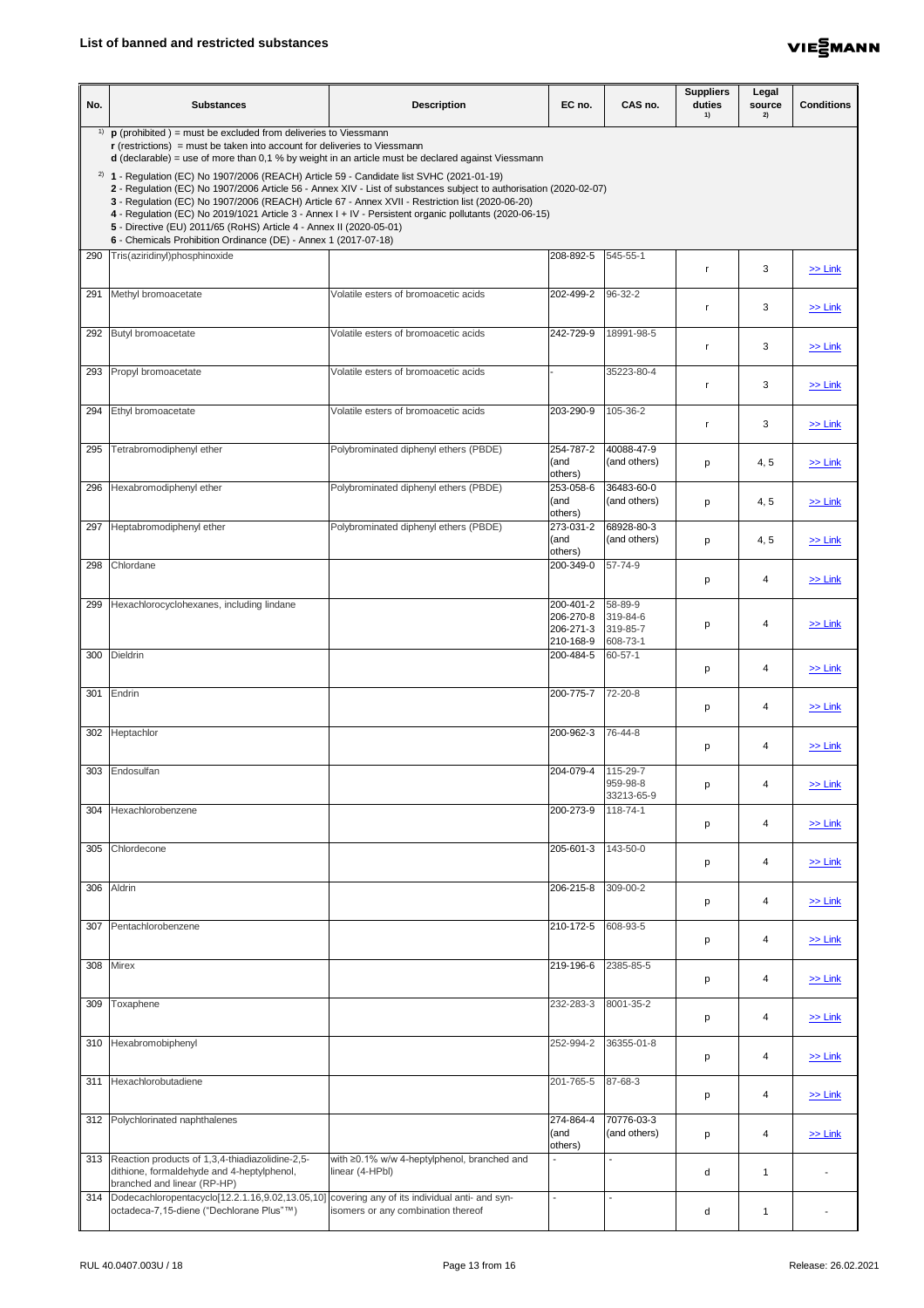

| No. | <b>Substances</b>                                                                                                                                                                                                                                                                                                                                                                                                                                                                                                                                                                  | <b>Description</b>          | EC no.    | CAS no.                  | <b>Suppliers</b><br>duties<br>1) | Legal<br>source<br>2) | <b>Conditions</b> |  |  |
|-----|------------------------------------------------------------------------------------------------------------------------------------------------------------------------------------------------------------------------------------------------------------------------------------------------------------------------------------------------------------------------------------------------------------------------------------------------------------------------------------------------------------------------------------------------------------------------------------|-----------------------------|-----------|--------------------------|----------------------------------|-----------------------|-------------------|--|--|
| 1)  | $\mathbf p$ (prohibited) = must be excluded from deliveries to Viessmann<br>$\mathbf r$ (restrictions) = must be taken into account for deliveries to Viessmann<br><b>d</b> (declarable) = use of more than 0,1 % by weight in an article must be declared against Viessmann                                                                                                                                                                                                                                                                                                       |                             |           |                          |                                  |                       |                   |  |  |
|     | <sup>2)</sup> 1 - Regulation (EC) No 1907/2006 (REACH) Article 59 - Candidate list SVHC (2021-01-19)<br>2 - Regulation (EC) No 1907/2006 Article 56 - Annex XIV - List of substances subject to authorisation (2020-02-07)<br>3 - Regulation (EC) No 1907/2006 (REACH) Article 67 - Annex XVII - Restriction list (2020-06-20)<br>4 - Regulation (EC) No 2019/1021 Article 3 - Annex I + IV - Persistent organic pollutants (2020-06-15)<br>5 - Directive (EU) 2011/65 (RoHS) Article 4 - Annex II (2020-05-01)<br>6 - Chemicals Prohibition Ordinance (DE) - Annex 1 (2017-07-18) |                             |           |                          |                                  |                       |                   |  |  |
|     | 315 Cadmium nitrate                                                                                                                                                                                                                                                                                                                                                                                                                                                                                                                                                                |                             | 233-710-6 | 10022-68-1<br>10325-94-7 | d                                |                       |                   |  |  |
|     | 316 Cadmium hydroxide                                                                                                                                                                                                                                                                                                                                                                                                                                                                                                                                                              |                             | 244-168-5 | 21041-95-2               | d                                |                       |                   |  |  |
|     | 317 Cadmium carbonate                                                                                                                                                                                                                                                                                                                                                                                                                                                                                                                                                              |                             | 208-168-9 | 513-78-0                 | d                                |                       |                   |  |  |
|     | 318   Benzene-1,2,4-tricarboxylic acid 1,2 anhydride                                                                                                                                                                                                                                                                                                                                                                                                                                                                                                                               | trimellitic anhydride; TMA  | 209-008-0 | 552-30-7                 | d                                |                       |                   |  |  |
|     | 319 Benzo[ghi]perylene                                                                                                                                                                                                                                                                                                                                                                                                                                                                                                                                                             |                             | 205-883-8 | 191-24-2                 | d                                | $\mathbf 1$           |                   |  |  |
| 320 | Decamethylcyclopentasiloxane                                                                                                                                                                                                                                                                                                                                                                                                                                                                                                                                                       | D <sub>5</sub>              | 208-764-9 | 541-02-6                 | d, r                             | 1, 3                  | $\gg$ Link        |  |  |
| 321 | Dicyclohexyl phthalate                                                                                                                                                                                                                                                                                                                                                                                                                                                                                                                                                             | <b>DCHP</b>                 | 201-545-9 | 84-61-7                  | d                                |                       |                   |  |  |
| 322 | Disodium octaborate                                                                                                                                                                                                                                                                                                                                                                                                                                                                                                                                                                |                             | 234-541-0 | 12008-41-2               | d                                | 1                     |                   |  |  |
| 323 | Dodecamethylcyclohexasiloxane                                                                                                                                                                                                                                                                                                                                                                                                                                                                                                                                                      | D <sub>6</sub>              | 208-762-8 | 540-97-6                 | d                                | -1                    |                   |  |  |
| 324 | Ethylenediamine                                                                                                                                                                                                                                                                                                                                                                                                                                                                                                                                                                    | <b>EDA</b>                  | 203-468-6 | 107-15-3                 | d                                |                       |                   |  |  |
| 325 | Octamethylcyclotetrasiloxane                                                                                                                                                                                                                                                                                                                                                                                                                                                                                                                                                       | D <sub>4</sub>              | 209-136-7 | 556-67-2                 | d, r                             | 1, 3                  | $\geq$ Link       |  |  |
| 326 | Terphenyl, hydrogenated                                                                                                                                                                                                                                                                                                                                                                                                                                                                                                                                                            |                             | 262-967-7 | 61788-32-7               | d                                | -1                    |                   |  |  |
|     | 327 Methanol                                                                                                                                                                                                                                                                                                                                                                                                                                                                                                                                                                       |                             | 200-659-6 | $67 - 56 - 1$            |                                  | 3                     | $\ge$ Link        |  |  |
| 328 | 1,7,7-trimethyl-3-(phenylmethylene)<br>bicyclo[2.2.1]heptan-2-one                                                                                                                                                                                                                                                                                                                                                                                                                                                                                                                  | 3-benzylidene camphor; 3-BC | 239-139-9 | 15087-24-8               | d                                | 1                     |                   |  |  |
| 329 | 2,2-bis(4'-hydroxyphenyl)-4-methylpentane                                                                                                                                                                                                                                                                                                                                                                                                                                                                                                                                          |                             | 401-720-1 | 6807-17-6                | d                                | 1                     |                   |  |  |
| 330 | Fluoranthene                                                                                                                                                                                                                                                                                                                                                                                                                                                                                                                                                                       |                             | 205-912-4 | 206-44-0;<br>93951-69-0  | d                                | 1                     |                   |  |  |
| 331 | Phenanthrene                                                                                                                                                                                                                                                                                                                                                                                                                                                                                                                                                                       |                             | 201-581-5 | 85-01-8                  | d                                |                       |                   |  |  |
|     | 332 Pyrene                                                                                                                                                                                                                                                                                                                                                                                                                                                                                                                                                                         |                             | 204-927-3 | 129-00-0;<br>1718-52-1   | d                                | 1                     |                   |  |  |
| 333 | The following substances which are classified as<br>carcinogenic, mutagenic or toxic for reproduction,<br>category 1A or 1B (See group members) [Entry<br>72]                                                                                                                                                                                                                                                                                                                                                                                                                      | >> List of Substances       |           |                          |                                  | 3                     | $\ge$ Link        |  |  |
|     | 334 2,3,3,3-tetrafluoro-2-<br>(heptafluoropropoxy)propionic acid, its salts and<br>its acyl halides                                                                                                                                                                                                                                                                                                                                                                                                                                                                                |                             |           |                          | d                                |                       |                   |  |  |
|     | 334a 2,3,3,3-tetrafluoro-2-<br>(heptafluoropropoxy)propionic acid                                                                                                                                                                                                                                                                                                                                                                                                                                                                                                                  |                             | 236-236-8 | 13252-13-6               | d                                |                       |                   |  |  |
|     | 334b Potassium 2,3,3,3-tetrafluoro-2-<br>(heptafluoropropoxy)propionate                                                                                                                                                                                                                                                                                                                                                                                                                                                                                                            |                             | 266-578-3 | 67118-55-2               | d                                |                       |                   |  |  |
|     | 334c 2,3,3,3-tetrafluoro-2-<br>(heptafluoropropoxy)propionyl fluoride                                                                                                                                                                                                                                                                                                                                                                                                                                                                                                              |                             | 218-173-8 | 2062-98-8                | d                                |                       |                   |  |  |
|     | 334d Ammonium 2,3,3,3-tetrafluoro-2-<br>(heptafluoropropoxy)propanoate                                                                                                                                                                                                                                                                                                                                                                                                                                                                                                             |                             | 700-242-3 | 62037-80-3               | d                                |                       |                   |  |  |
| 335 | 2-methoxyethyl acetate                                                                                                                                                                                                                                                                                                                                                                                                                                                                                                                                                             |                             | 203-772-9 | 110-49-6                 | d                                | 1                     |                   |  |  |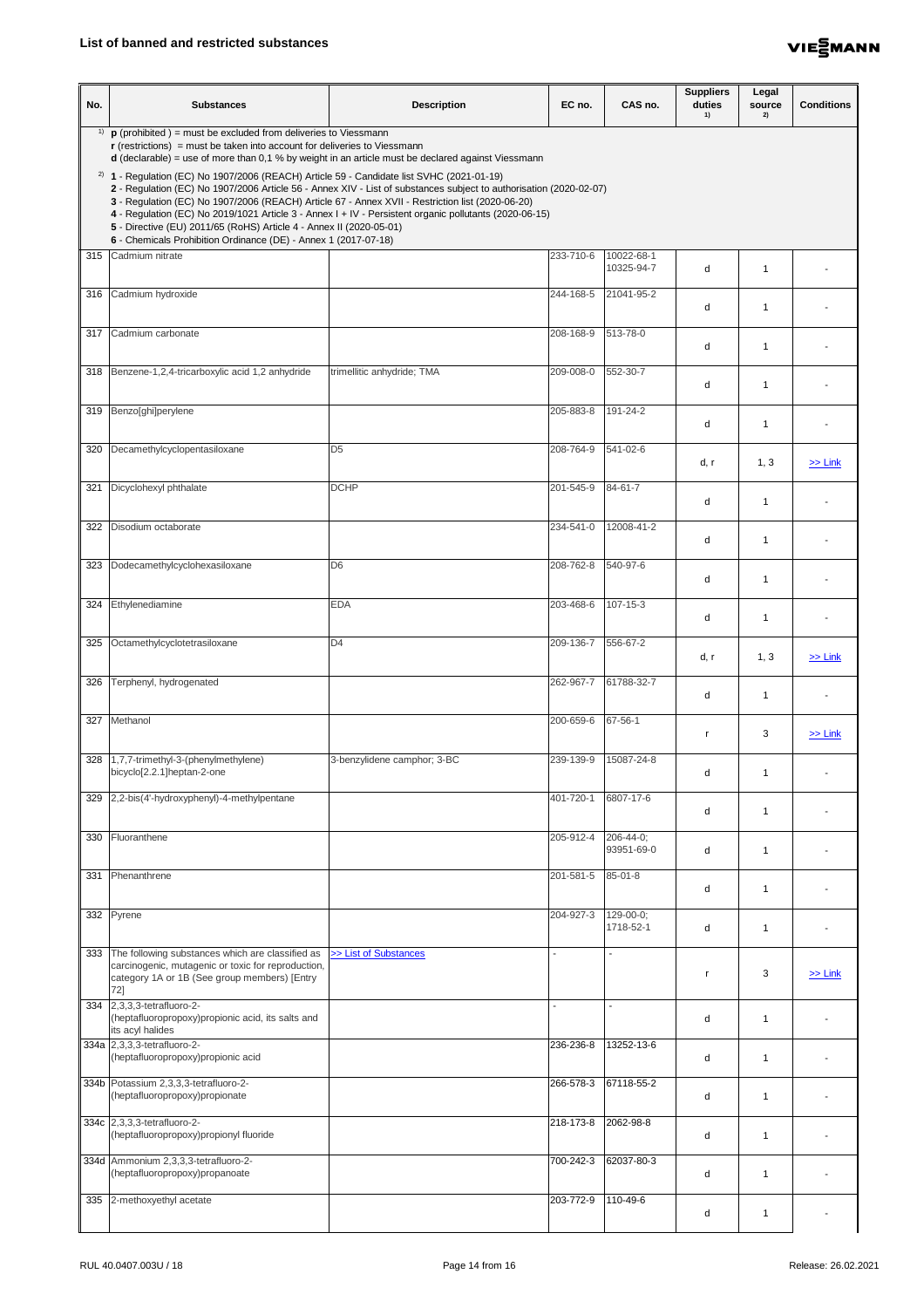

| No. | <b>Substances</b>                                                                                                                                                                                                                                                                                                                                                                                                                                                                                                                                                         | <b>Description</b> | EC no.    | CAS no.       | <b>Suppliers</b><br>duties<br>1) | Legal<br>source<br>2) | <b>Conditions</b> |  |  |
|-----|---------------------------------------------------------------------------------------------------------------------------------------------------------------------------------------------------------------------------------------------------------------------------------------------------------------------------------------------------------------------------------------------------------------------------------------------------------------------------------------------------------------------------------------------------------------------------|--------------------|-----------|---------------|----------------------------------|-----------------------|-------------------|--|--|
|     | <sup>1)</sup> $\mathbf{p}$ (prohibited ) = must be excluded from deliveries to Viessmann<br>$r$ (restrictions) = must be taken into account for deliveries to Viessmann<br>$d$ (declarable) = use of more than 0,1 % by weight in an article must be declared against Viessmann                                                                                                                                                                                                                                                                                           |                    |           |               |                                  |                       |                   |  |  |
|     | $2)$ 1 - Regulation (EC) No 1907/2006 (REACH) Article 59 - Candidate list SVHC (2021-01-19)<br>2 - Regulation (EC) No 1907/2006 Article 56 - Annex XIV - List of substances subject to authorisation (2020-02-07)<br>3 - Regulation (EC) No 1907/2006 (REACH) Article 67 - Annex XVII - Restriction list (2020-06-20)<br>4 - Regulation (EC) No 2019/1021 Article 3 - Annex I + IV - Persistent organic pollutants (2020-06-15)<br>5 - Directive (EU) 2011/65 (RoHS) Article 4 - Annex II (2020-05-01)<br>6 - Chemicals Prohibition Ordinance (DE) - Annex 1 (2017-07-18) |                    |           |               |                                  |                       |                   |  |  |
|     | 336 4-tert-butylphenol                                                                                                                                                                                                                                                                                                                                                                                                                                                                                                                                                    |                    | 202-679-0 | 98-54-4       | d                                |                       |                   |  |  |
|     | 337 Tris(4-nonylphenyl, branched and linear)<br>phosphite (TNPP) with $\geq 0.1\%$ w/w of 4-<br>nonylphenol, branched and linear (4-NP)                                                                                                                                                                                                                                                                                                                                                                                                                                   |                    |           |               | d                                | $\mathbf 1$           |                   |  |  |
|     | 337a Phenol, 4-nonyl-, phosphite (3:1)                                                                                                                                                                                                                                                                                                                                                                                                                                                                                                                                    |                    | 608-492-4 | 3050-88-2     | d                                | 1                     |                   |  |  |
|     | 337b tris(4-nonylphenyl, branched) phosphite                                                                                                                                                                                                                                                                                                                                                                                                                                                                                                                              |                    | 701-028-2 |               | d                                |                       |                   |  |  |
|     | 337c Tris(nonylphenyl) phosphite                                                                                                                                                                                                                                                                                                                                                                                                                                                                                                                                          |                    | 247-759-6 | 26523-78-4    | d                                | 1                     |                   |  |  |
|     | 338 Polychlorinated dibenzo-p-dioxins and<br>dibenzofurans (PCDD/PCDF)                                                                                                                                                                                                                                                                                                                                                                                                                                                                                                    |                    |           |               | d                                | 4                     | $>>$ Link         |  |  |
|     | 339 Perfluorobutane sulfonic acid (PFBS) and its salts                                                                                                                                                                                                                                                                                                                                                                                                                                                                                                                    |                    |           |               | d                                |                       |                   |  |  |
|     | 339a N, N, N, -triethylethanaminium 1, 1, 2, 2, 3, 3, 4, 4, 4-<br>nonafluorobutane-1-sulfonate                                                                                                                                                                                                                                                                                                                                                                                                                                                                            |                    | 700-536-1 | 25628-08-4    | d                                | 1                     |                   |  |  |
|     | 339b Magnesium perfluorobutane sulfonate; PFBS                                                                                                                                                                                                                                                                                                                                                                                                                                                                                                                            |                    | 671-826-2 | 507453-86-3   | d                                | 1                     |                   |  |  |
|     | 339c 1-Butanesulfonic acid, 1,1,2,2,3,3,4,4,4-<br>nonafluoro-, lithium salt (1:1)                                                                                                                                                                                                                                                                                                                                                                                                                                                                                         |                    | 671-827-8 | 131651-65-5   | d                                |                       |                   |  |  |
|     | 339d Morpholinium perfluorobutane sulfonate; PFBS                                                                                                                                                                                                                                                                                                                                                                                                                                                                                                                         |                    | 671-830-4 | 503155-89-3   | d                                | 1                     |                   |  |  |
|     | 339e   Ammonium 1,1,2,2,3,3,4,4,4-nonafluorobutane-1-<br>sulphonate                                                                                                                                                                                                                                                                                                                                                                                                                                                                                                       |                    | 269-513-7 | 68259-10-9    | d                                | 1                     |                   |  |  |
|     | 339f Sulfonium, dimethylphenyl-, salt with<br>1,1,2,2,3,3,4,4,4-nonafluoro-1-butanesulfonic<br>acid(1:1)                                                                                                                                                                                                                                                                                                                                                                                                                                                                  |                    | 452-310-4 | 220133-51-7   | d                                | $\mathbf 1$           |                   |  |  |
|     | 339g Sulfonium, triphenyl-, salt with 1,1,2,2,3,3,4,4,4-<br>nonafluoro-1-butanesulfonic acid(1:1)                                                                                                                                                                                                                                                                                                                                                                                                                                                                         |                    | 478-340-8 | 144317-44-2   | d                                |                       |                   |  |  |
|     | 339h Potassium 1,1,2,2,3,3,4,4,4-nonafluorobutane-1-<br>sulphonate                                                                                                                                                                                                                                                                                                                                                                                                                                                                                                        |                    | 249-616-3 | 29420-49-3    | d                                | 1                     |                   |  |  |
|     | 339i   tetrabutyl-phosphonium nonafluoro-butane-1-<br>sulfonate                                                                                                                                                                                                                                                                                                                                                                                                                                                                                                           |                    | 444-440-5 | 220689-12-3   | d                                | -1                    |                   |  |  |
| 340 | Diisohexyl phthalate                                                                                                                                                                                                                                                                                                                                                                                                                                                                                                                                                      |                    | 276-090-2 | 71850-09-4    |                                  |                       |                   |  |  |
|     | 341 2-methyl-1-(4-methylthiophenyl)-2-<br>morpholinopropan-1-one                                                                                                                                                                                                                                                                                                                                                                                                                                                                                                          |                    | 400-600-6 | 71868-10-5    | d                                | 1                     |                   |  |  |
|     | 342 2-benzyl-2-dimethylamino-4'-<br>morpholinobutyrophenone                                                                                                                                                                                                                                                                                                                                                                                                                                                                                                               |                    | 404-360-3 | 119313-12-1   | d                                | $\mathbf 1$           |                   |  |  |
|     | 343 (3,3,4,4,5,5,6,6,7,7,8,8,8-<br>tridecafluorooctyl) silanetriol and any of its mono-,<br>di- or tri-O-(alkyl) derivatives                                                                                                                                                                                                                                                                                                                                                                                                                                              |                    |           |               |                                  | 3                     | $\geq$ Link       |  |  |
|     | 344   Dibutylbis (pentane-2,4-dionato-O,O')tin                                                                                                                                                                                                                                                                                                                                                                                                                                                                                                                            |                    | 245-152-0 | 22673-19-4    | d                                |                       |                   |  |  |
|     | 345 Butyl 4-hydroxybenzoate                                                                                                                                                                                                                                                                                                                                                                                                                                                                                                                                               |                    | 202-318-7 | $94 - 26 - 8$ | d                                | 1                     |                   |  |  |
|     | 346 2-methylimidazole                                                                                                                                                                                                                                                                                                                                                                                                                                                                                                                                                     |                    | 211-765-7 | 693-98-1      | d                                | 1                     |                   |  |  |
| 347 | 1-vinylimidazole                                                                                                                                                                                                                                                                                                                                                                                                                                                                                                                                                          |                    | 214-012-0 | 1072-63-5     | d                                | 1                     |                   |  |  |
|     | 348   Dioctyltin dilaurate, stannane, dioctyl-, bis(coco<br>acyloxy) derivs., and any other stannane, dioctyl-,<br>bis(fatty acyloxy) derivs. wherein C12 is the<br>predominant carbon number of the fatty acyloxy<br>moiety                                                                                                                                                                                                                                                                                                                                              |                    |           |               | d                                |                       |                   |  |  |